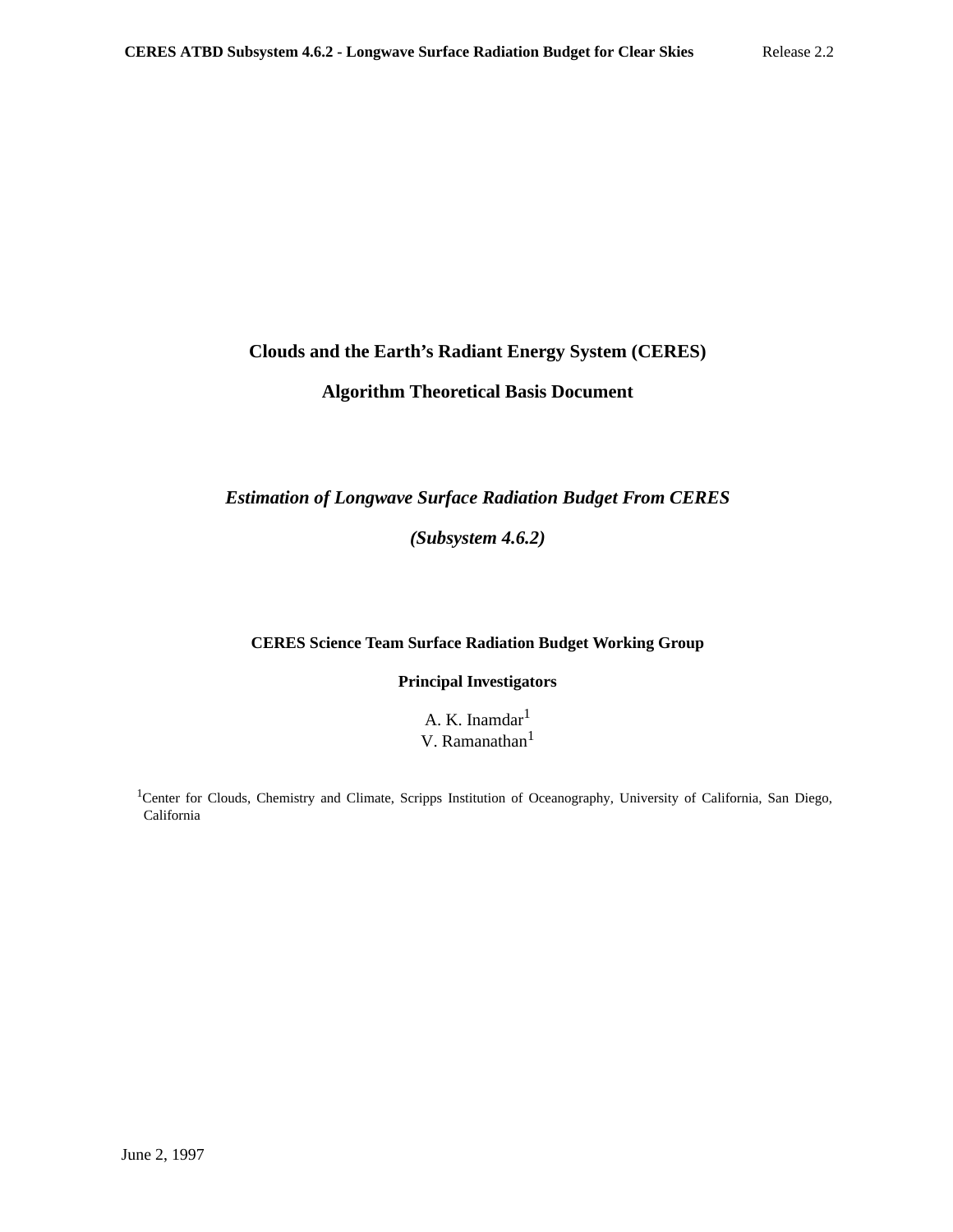

# **CERES Top Level Data Flow Diagram**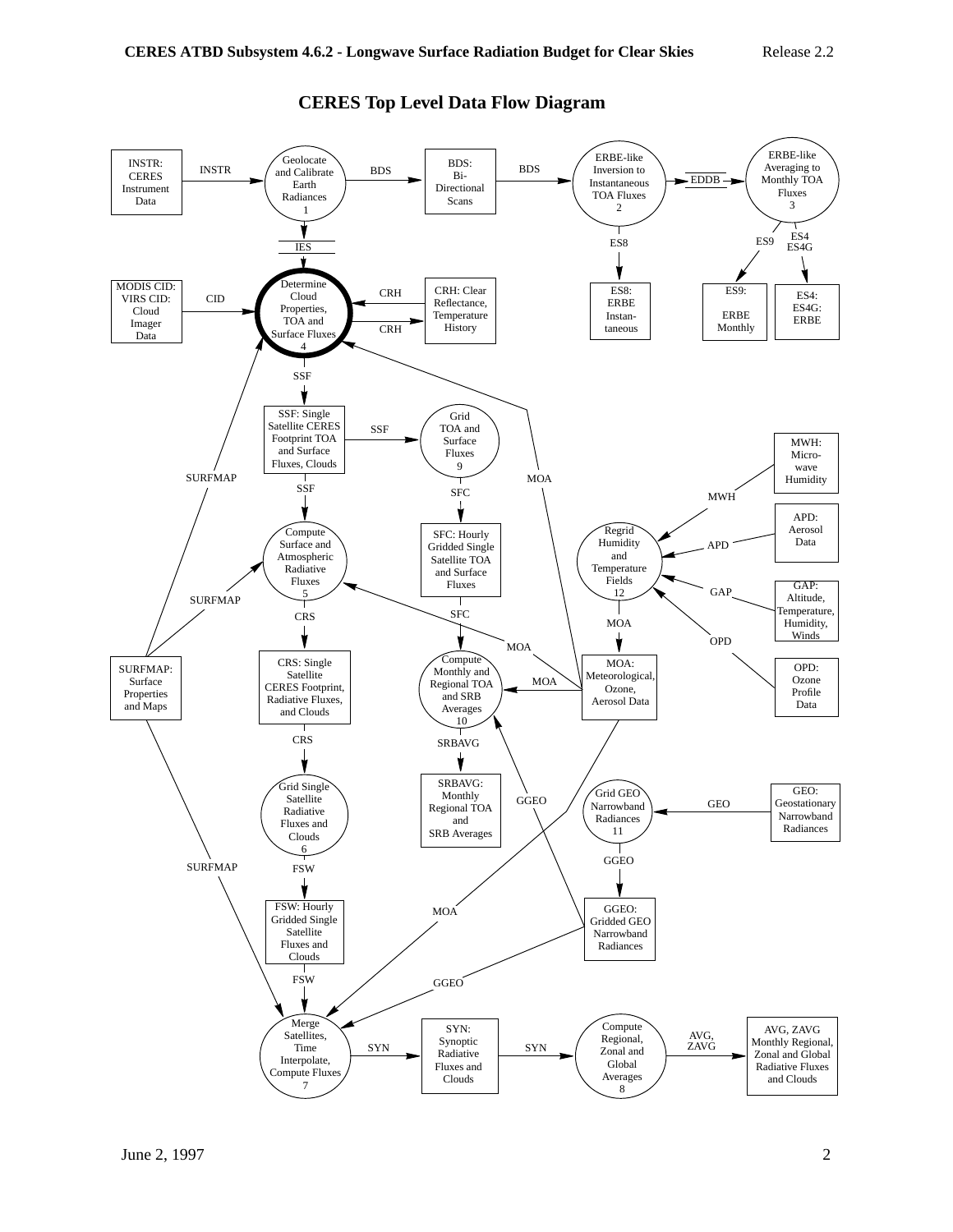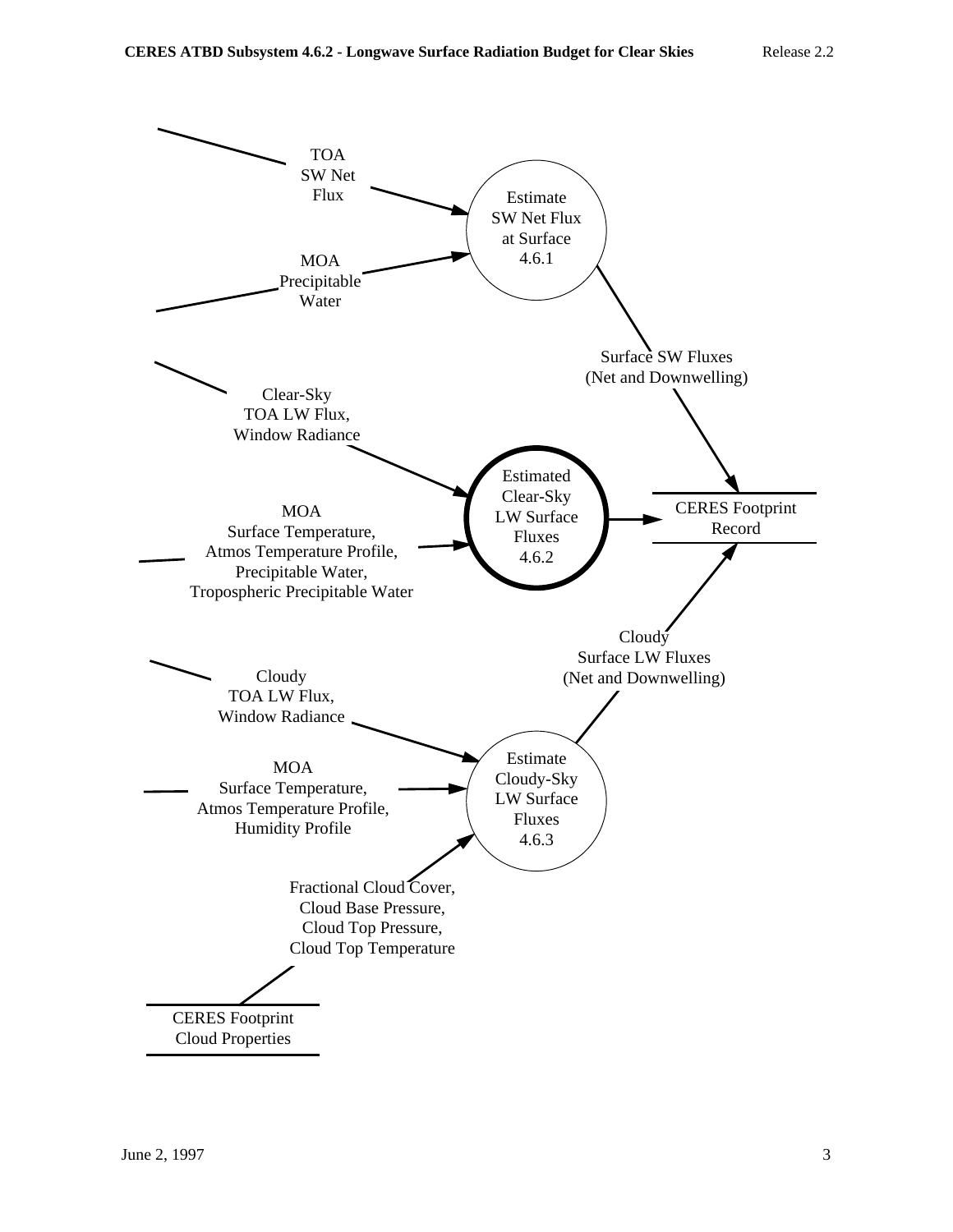#### **Abstract**

*This paper describes the status of the studies underway for the development of algorithms for surface longwave radiation budget using CERES instrumentation. The algorithm reported here uses a combination of TOA longwave fluxes measured by CERES and other correlated meteorological variables. CERES will estimate longwave fluxes in two spectral regions: broadband (4 to 500* µ*m) and window (8 to 12* µ*m).*

*A radiative transfer model was used to simulate the TOA and surface longwave fluxes and choose the algorithm. The input to the model is sondes launched from ships. The complete algorithm relates the longwave down flux at the surface in terms of four parameters: TOA broadband and window flux, the total column water vapor, the surface temperature, and the near-surface atmospheric temperature. The rms errors in the predicted surface fluxes (pole to pole) range between 3 and 4.5 W-m*−*<sup>2</sup> . The model and algorithm have been validated with field data collected during the Central Equatorial Pacific Experiment (CEPEX) and ARM Probe sites.*

### **4.6.2. Estimation of Longwave Surface Radiation Budget From CERES**

#### **Symbols**

| $F_0^+$          | surface black body emission $\approx \sigma T_c^4$                                                      |
|------------------|---------------------------------------------------------------------------------------------------------|
| $F_0^-$          | downward longwave flux at the surface, $W-m^{-2}$                                                       |
| $^*F_{\infty}^+$ | longwave flux at TOA, $W-m^{-2}$                                                                        |
| $f_0^-$          | normalized $F_0^-$ where $f_0^- = F_0^- / F_0^+$                                                        |
| $f_{\infty}^+$   | normalized $F_{\infty}^+$ where $f_{\infty}^+ = F_{\infty}^+ / F_{0}^+$                                 |
| $G_a$            | clear-sky greenhouse effect of the atmosphere where $G_a = F_0^+ - F_\infty^+$                          |
| $g_a$            | normalized $G_a$ where $g_a = G_a/F_0^+ = 1 - f_\infty^+$                                               |
| $I_0^-$          | downwelling radiance in the 500 to 2000 cm <sup>-1</sup> range, W-m <sup>-2</sup> -sterad <sup>-1</sup> |
| $T_a$            | atmospheric temperature, subscript indicates the pressure level                                         |
| $T_{\rm s}$      | surface temperature, K                                                                                  |
| $W_{tot}$        | total column precipitable water, $g-cm^{-2}$                                                            |
| $\tau_{vis}$     | aerosol optical depth in the visible $(0.55 \mu m)$                                                     |

#### **4.6.2.1. Introduction**

The methods used for deriving the surface longwave radiation budget can be classified as physical, empirical, or statistical. The physical methods are based on the application of the full radiative transfer theory (Frouin et al. 1988; Darnell et al. 1983; Wu and Cheng 1989) using the profiles of temperature, humidity, and molecular species in the atmosphere. These profiles are retrieved from satellite (NOAA

<sup>\*</sup>The second subscripts "*win*" and "*nw*" for any flux parameter denote the corresponding quantities integrated over the window (8–12 µm) and nonwindow spectral intervals, respectively.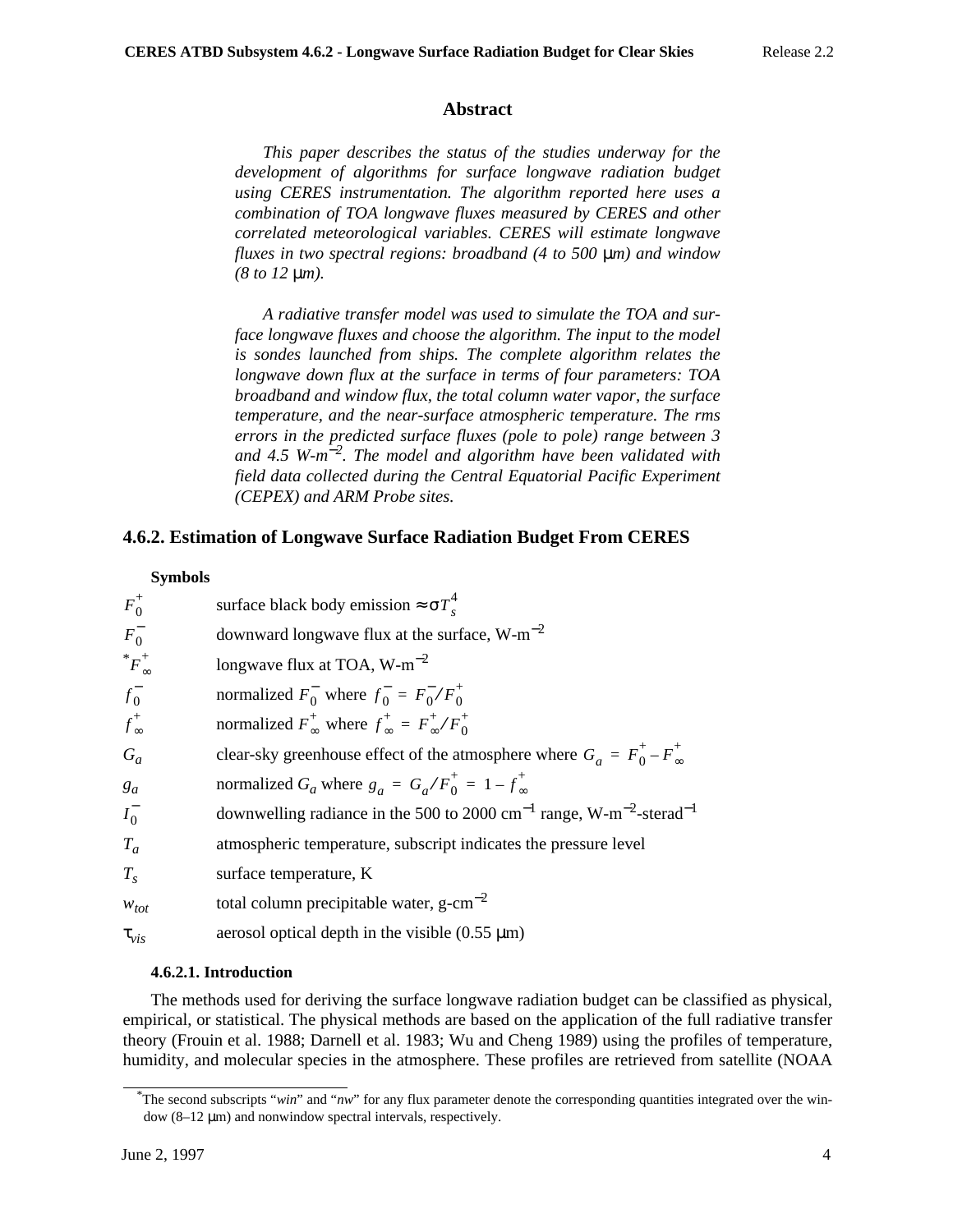

Figure 1. Combined longwave filter transmission (average of both front and rear filters).

TOVS) radiance data. Errors in the retrieved parameters limit the accuracy of the surface fluxes. Numerous simple empirical relationships (Brutsaert 1975; Idso 1981; Schmetz et al. 1986; Tuzet, 1990) have employed an effective sky-emittance temperature to predict the downward flux. These relationships depend on the temperature and partial pressure of water vapor (Idso 1981) near the surface, but a drawback is that they apply to only a selected range of surface temperatures. Statistical methods, on the other hand, use a combination of top-of-the-atmosphere spectral radiances measured by AVHRR/HIRS-2-type instruments and obtain surface fluxes through regression techniques (Schmetz 1986; Gupta 1989).

Our method is a variant of the statistical technique and is developed for the CERES instrument. Because our method is geared toward CERES instruments, a brief description of CERES longwave measurement will be given first.

*4.6.2.1.1. CERES longwave measurements.* CERES uses a pair of broadband scanning radiometers. The radiometers have a total band (shortwave + longwave) and shortwave and longwave window channels. The broadband (4 to 500  $\mu$ m) longwave flux is obtained from a combination of all of the three channels. The spectral response characteristic of the longwave window channel is shown in figure 1. For reference, the atmospheric transmittance is shown in figure 2. The sensor has a nominal optical spectral bandpass from 8 to 12 microns that is formed by a filter of multilayer dielectric interference stacks. A combination of two filters is used.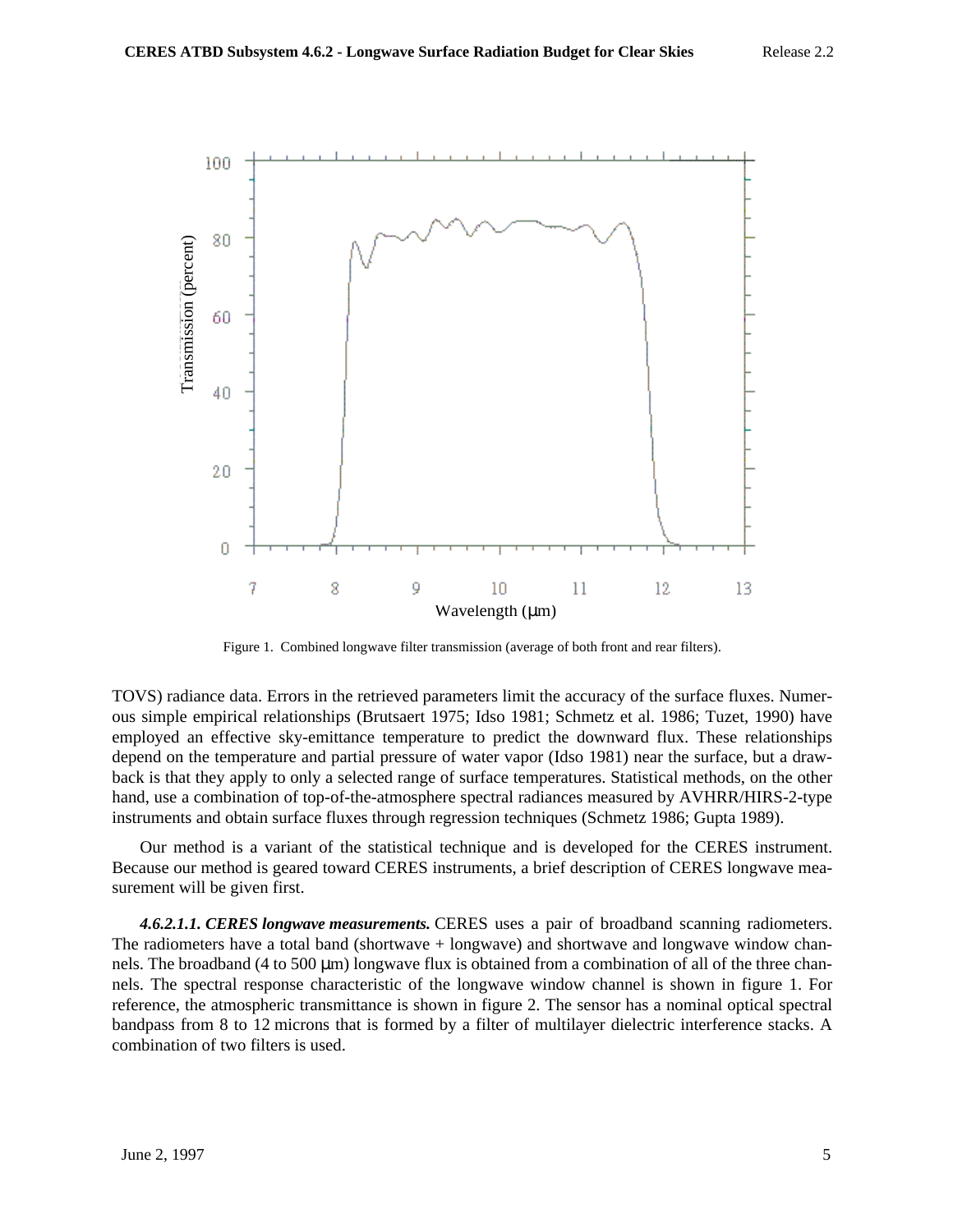

Figure 2. Atmospheric transmittances from 7 to 13  $\mu$ m (sfc, top, and 150 refer to the surface, top of atmosphere, and 150-mb

#### **4.6.2.2. Clear-Sky Downward Surface Flux**

The basis of our algorithm is model calculation of longwave fluxes (both broadband and window) at the TOA and the surface. These calculations use soundings deployed from ships.

*4.6.2.2.1. Model simulation and data.* The greenhouse effect and the downward flux density at the surface can be expressed by using the integral form of the solution to the equation of radiative transfer as

$$
G_a = \int_{z_{\text{top}}}^{0} A(z_{\text{top}}, z') \frac{dB(z')}{dz'} dz'
$$
 (1)

$$
F_a^- = B(z_{\text{top}})A(z_{\text{top}}, 0) - \int_{0}^{z_{\text{top}}} A(0, z') \frac{dB(z')}{dz'} dz'
$$
 (2)

where *z* is the altitude,  $B(z')$  is the Planck blackbody function,  $A(z, z')$  is the atmospheric absorptance between the levels specified in the arguments, and  $z<sub>top</sub>$  is the altitude at the top of atmosphere. The absorptance *A*, and hence  $F_a$ , is the result of absorption and emission by water vapor, CO<sub>2</sub> ozone, CH<sub>4</sub>, depends on the vertical distribution of temperature, as well as molecular species, including water vapor, N<sub>2</sub>O, and trace gases and scattering by aerosols and water droplets in the entire atmospheric column. It in the atmosphere. The transmittances have been computed using the 20 cm−<sup>1</sup> LOWTRAN 7 (Kneizys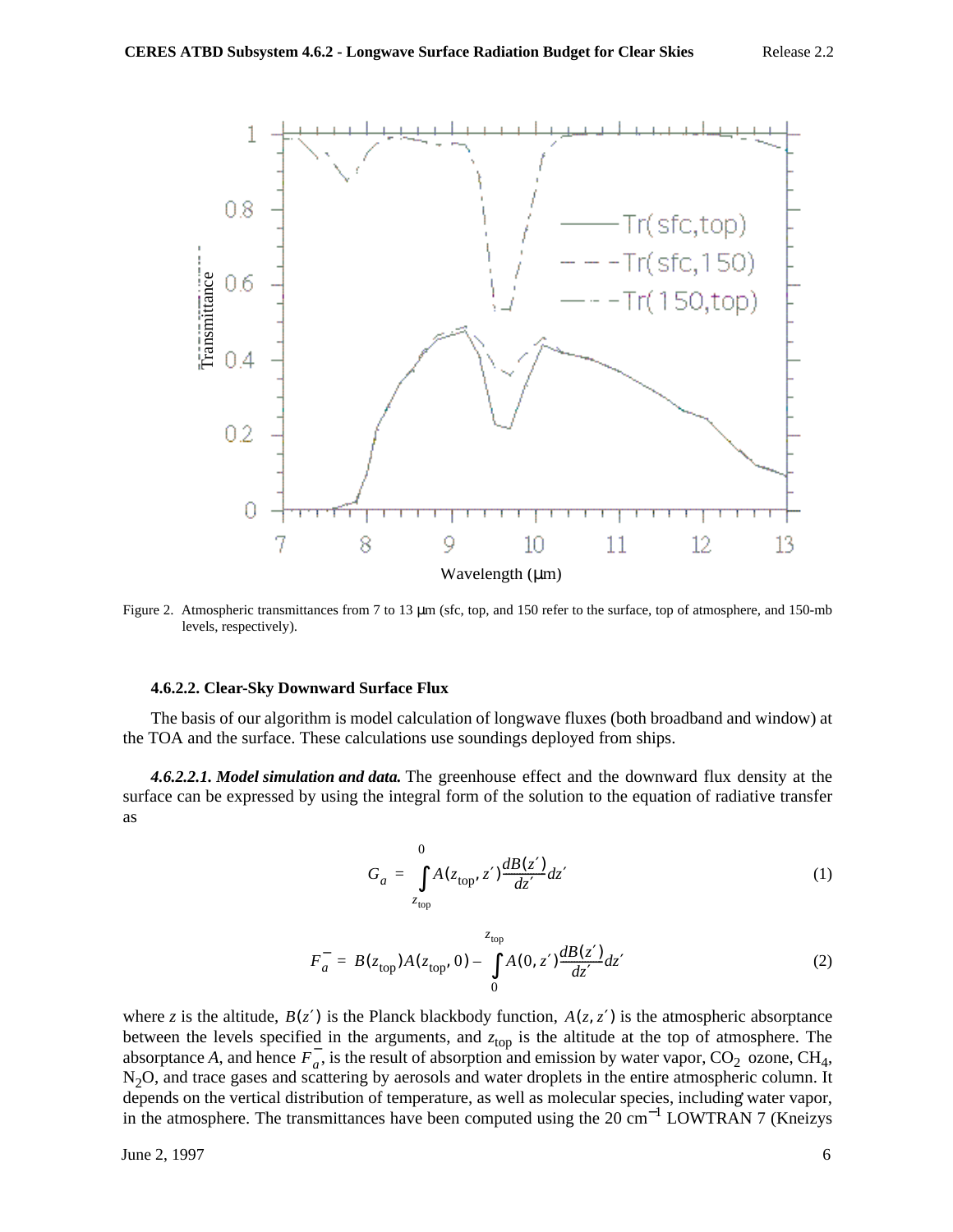

Figure 3. Ship data locations (1985 to 1989) over the global oceans used in this study.

et al. 1988) transmittance code. However, the continuum model used in LOWTRAN 7 has been updated including a revised version (May 1994) of the Clough-Kneizys-Davies (CKD) model (Clough et al. 1989). Revisions effected in both the self- and foreign-continuum coefficients (Clough and Brown 1995) to the data of Burch in the 1300 cm<sup>-1</sup> region have been validated against HIS spectra downlooking from 20 km and uplooking from the surface. Equations (1) and (2) are evaluated using a quadrature scheme and a high vertical resolution equivalent to a vertical layer spacing ranging from a minimum of 1 mb to a maximum of 1/4 km. Agreement of the boundary fluxes using the ICRCCM standard atmospheres (Ellingson 1991) as input is within 2 to 3 W-m<sup>-2</sup>.

The input data used for this study consist of the ship rawinsondes for the years 1985 to 1989—to coincide with the Earth Radiation Budget Experiment (ERBE) observations for the same period obtained from the NCAR NMC upper air data base. The locations of ship data over the entire globe used in this study is shown in figure 3. There is a fair distribution of data points to exclude any sampling-related problems in the analysis. The poor quality of humidity values above 5 to 6 km reported from soundings is well known (Elliot and Gaffen 1991). An error analysis, using the standard deviation of errors as reported by field tests of radiosonde instruments (Inamdar and Ramanathan 1994),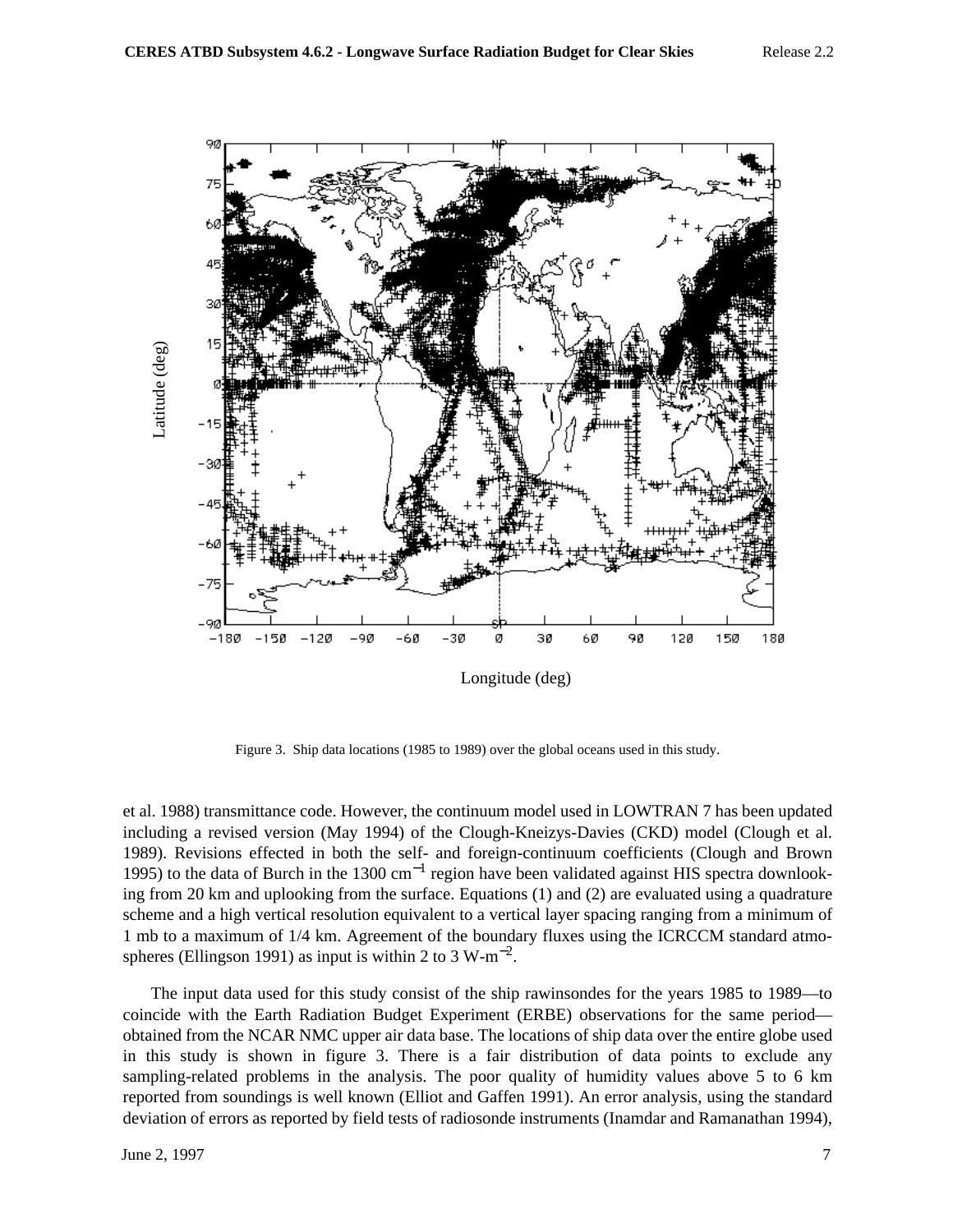

showed the error to be distributed between 6% near the surface to nearly 13% at about 200 mb. Humidity data above 200 mb have not been used. To establish the fidelity of sonde data, an independent validation has been performed by employing the Earth Radiation Budget Experiment (ERBE) data. We use the daily clear-sky ERBE OLR data for 1985 extracted from the hour-box record in the same time window (within 24 hr) and location as the ship data. The comparison shown in figure 4 in the form of a scatter plot between ERBE and model TOA fluxes is within the uncertainty limits of the former.

*4.6.2.2.2. Parameterization.* We begin the process of parameterization by first performing the radiative transfer simulations through equations (1) and (2) and employing ship sondes as input, to derive the TOA and surface longwave fluxes. We first fit the window and nonwindow components of downward flux in terms of the respective components of greenhouse effect as

$$
f_{0, win}^- = a_0 g_{a, win} + a_1 \tag{3}
$$

$$
f_{0, \, nw}^- = b_0 g_{a, \, nw} + b_1 \tag{4}
$$

and next focus on seeking an optimum combination of parameters,  $P_i$  (see table 1), that best fit the deviations of window and nonwindow fluxes as predicted from (3) and (4) from the actual fluxes: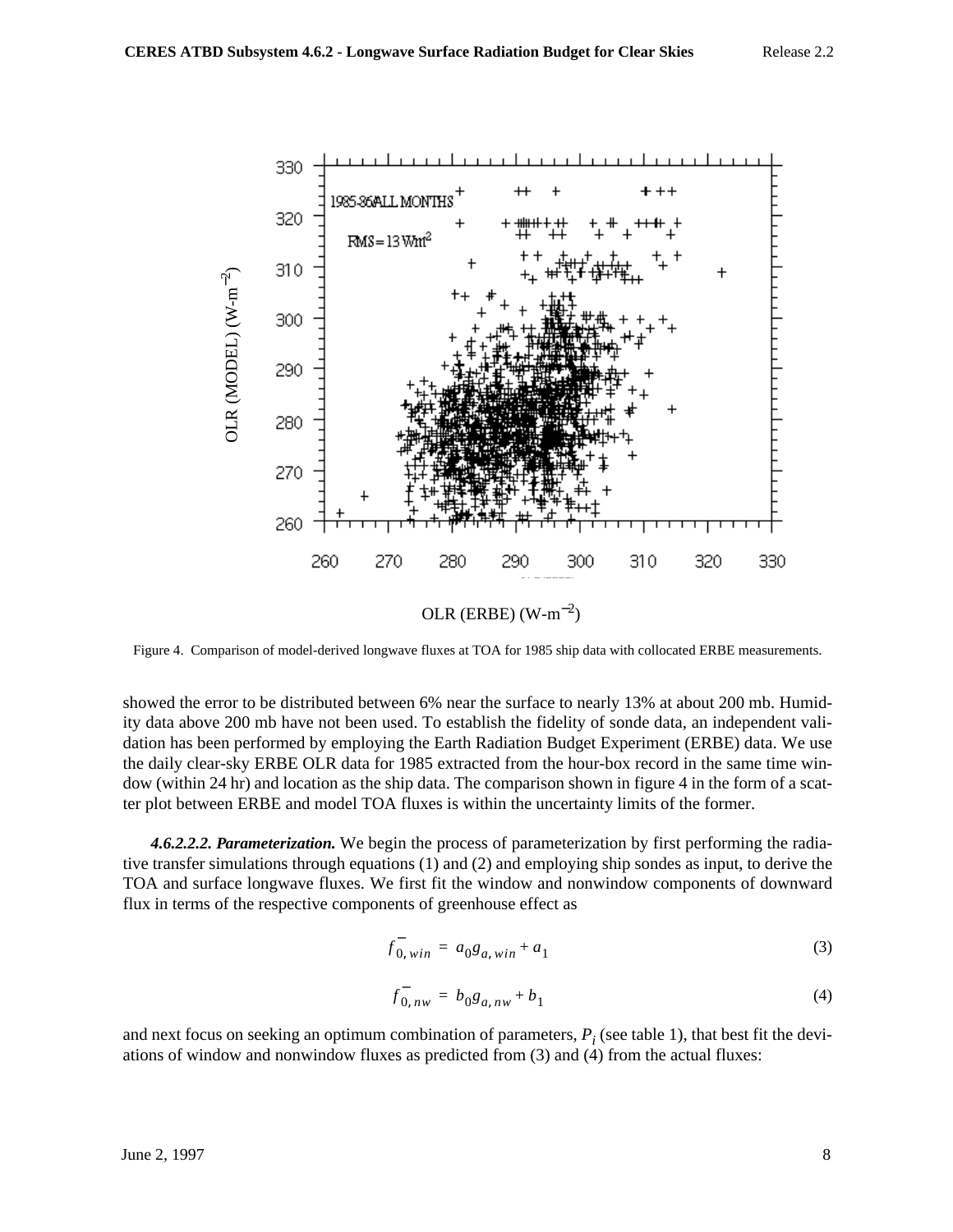| Model                                           | Equation                                                                                                                                                                                | Comments                              |
|-------------------------------------------------|-----------------------------------------------------------------------------------------------------------------------------------------------------------------------------------------|---------------------------------------|
| Tropics $(30^{\circ}S \text{ to } 30^{\circ}N)$ | $f_{0, win}^{-} = 3.2504 g_{a, win} + [0.1377 w_{tot} + 3.46305 \ln(f_{\infty, win}^{+}/f_{0, win}^{+})$<br>+ $0.13866(T_s/300)$ + $1.12813(T_{950}/300)$ $]f_{\infty,win}^+$ – 0.24155 | Window rms error<br>3.3 W- $m^{-2}$   |
|                                                 | $f_{0,nw}$ = 0.25878 $g_{a,nw}$ + [0.07363ln( $w_{tot}$ ) – 1.09875( $T_s$ /300)<br>+ 1.442( $T_{950}/300$ )] $f_{\infty}^{+}$ $_{nw}$ + 0.45445                                        | Nonwindow rms error<br>$1.7 W-m^{-2}$ |
|                                                 | $f_0^- = f_{0.win}^- + f_{0.nw}^-$                                                                                                                                                      | Total rms error 4.4 W- $m^{-2}$       |
| Extra Tropics $(30^{\circ}$ to Pole)            | $f_{0, win}^{-} = 1.6525 g_{a, win} + [0.15385 w_{tot} + 2.0074 \ln(f_{\infty, win}^{+}/f_{0, win}^{+})]$<br>$-0.29873(T_s/300) + 0.52062(T_{950}/300)]f_{\infty, win}^{+} - 0.01875$   | Window rms error<br>$1.7 W-m^{-2}$    |
|                                                 | $f_{0,nw}^- = 0.12284 g_{a,nw} + [0.07748 \ln(w_{tot}) - 1.52282 (T_s / 300)$<br>+ 1.81629( $T_{950}/300$ )] $f_{\infty n w}^{+}$ + 0.52066                                             | Nonwindow rms error<br>$2.0 W-m^{-2}$ |
|                                                 | $f_0^- = f_0^-$ win + $f_0^-$ nw                                                                                                                                                        | Total rms error 3.2 W-m <sup>-</sup>  |

Table 1. Parameterization Equations

$$
f_{0, win}^- - a_0 g_{a, win} = c_0 + f_{\infty, win}^+ \sum_i c_i P_i
$$
 (5)

$$
f_{0, \, nw}^- - b_0 g_{a, \, nw} = d_0 + f_{\infty, \, nw}^+ \sum_i d_i P_i \tag{6}
$$

where the  $c_i$  and  $d_i$  are constants to be determined through regression analyses. The combination of parameters,  $P_i$ , have been chosen after a careful investigation of the physics of the problem and extensive sensitivity studies (described briefly below) to identify the parameters contributing most to the variability of the downward flux.

The physics of radiative transfer in the window and nonwindow spectral regions forms the basis of our algorithm. The close correlation between the atmospheric greenhouse effect  $(G_a)$  and the downward emissions (Inamdar and Ramanathan 1994) leads us to choose the window and nonwindow components of  $G_a$  as the key radiometric quantities in the parameterization. Note that a two-step procedure is followed [the pair of equations (3), (5) and (4), (6)] in predicting each component of the downward flux. Although a single step regression could have yielded a similar or even better accuracy, this two-step procedure forces the coefficients of the window and nonwindow components of greenhouse effect to bear the bulk of the burden in variability associated with atmospheric temperature and water vapor. This procedure partially alleviates problems related to the contamination of clear-sky TOA fluxes with thin cirrus. For instance, a direct regression would assign a higher weight to the coefficients of temperature terms, and application of the algorithm could be misconstrued to interpret any lower values of OLR as emanating from a colder atmosphere.

In the opaque nonwindow spectral regions, the atmospheric absorption attains saturation close to the surface, and hence it is the near-surface emissions that determine the down flux. In fact more than 95% of the total downward flux originates in the first few kilometers. Further, following the work of Cess and Tiwari (1972), the column absorption resulting from vibration-rotation bands in the nonwindow can be best described in the logarithmic limit. The column absorption in the window is highly sensitive to the vertical distribution of moisture and can be expressed as a combination of a linear limit and a temperature-dependence factor. Because transmittance in the window is very nearly exponential,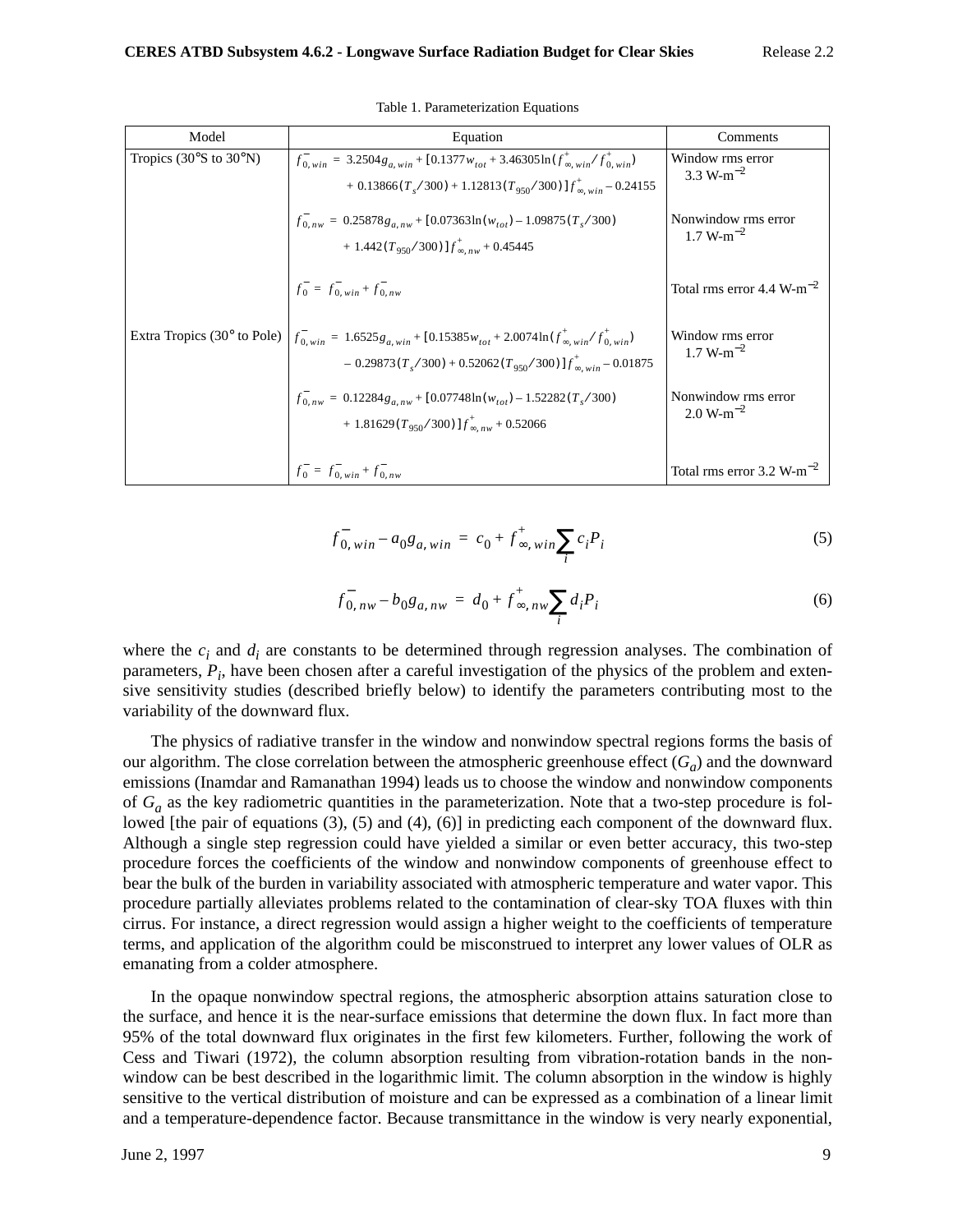

Figure 5. Comparison of clear-sky downward longwave fluxes predicted from the parameterized model 1 (recommended) with those from the detailed radiative transfer calculations over the tropics.

the ratio of window component of top-of-atmosphere to surface emissions yields an approximate measure of the optical depth. The surface temperature and the air temperature in the vicinity of the surface (950 mb in this case), were chosen to account for the flux variances that were not explained by the flux and water vapor terms.

In summary, we propose our standard model in terms of the window and nonwindow components of  $g_a$ ,  $\ln(w_{tot})$ ,  $w_{tot}$ ,  $\ln(\overrightarrow{F}_{\infty,win}^+ / \overrightarrow{F}_{0,win})$ ,  $T_s$ , and  $T_a$ . All of the radiative flux parameters have been normalized (Raval and Ramanathan 1989) with the surface blackbody emission to eliminate the surface temperature dependence. Regression analysis of the radiative transfer-simulated fluxes has been performed separately for the tropics (30°S to 30°N) and extratropics (30 to poles) to accommodate the different physics and thus achieve better accuracy. Table 1 and figures 5 to 10 present a summary of the recommended models. Inputs for the model are, in addition to the CERES broadband and window channel information, data on temperature and the total column water vapor,  $w_{tot}$  (g-cm<sup>-2</sup>) derived either through instruments such as the Special Sensor Microwave Imager (SSMI) measurements over the oceans, microwave sensors aboard the Defense Meteorological Space Program (DMSP) satellite, or from detailed water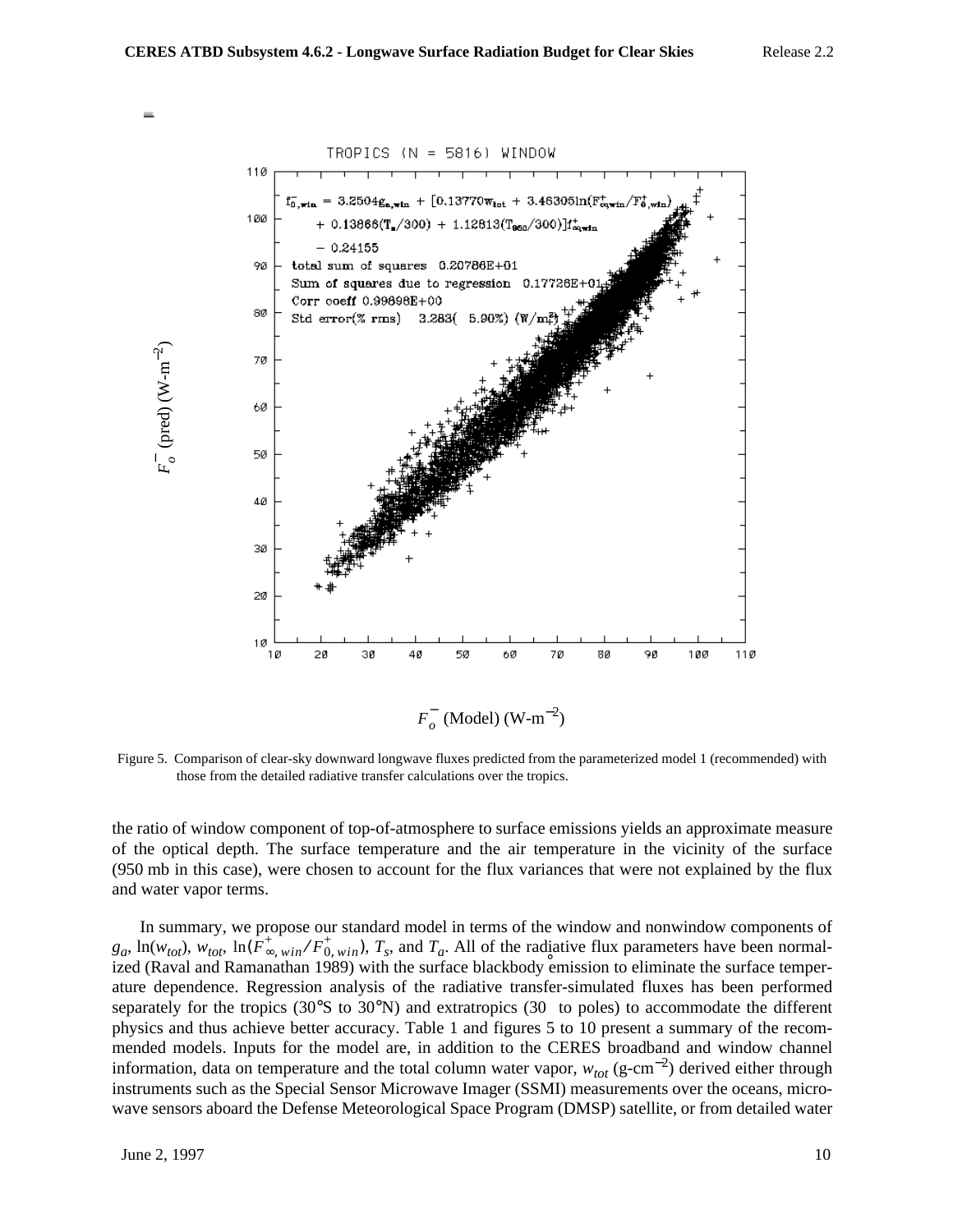

 $F_{o}^{-}$  (Model) (W-m<sup>-2</sup>)

Figure 6. Same as in figure 5, but for extratropics.

vapor profiles derived from the TOVS data products. It is to be noted from figures 5 to 10 that the coefficients of *ga*,*win* and the window flux ratio term dominate in the tropics and explain the bulk of the variability. The combination of residual parameters of water vapor, temperature, and window flux ratio appearing in brackets are multiplied by the respective components of outgoing longwave flux to explain the nonlinear variability in  $g_a$  at higher temperatures. The standard error between the radiative fluxes derived from the full radiative transfer model [ $F_0$  (Model) in fig. 5] and that predicted by the parameterization [ $F_0$  (pred)], is about 4.4 W $m^{-2}$  for the tropics and 3.2 W-m<sup>-2</sup> for the extratropics. The terms "total sum of squares," ; "sum of squares due to regression,"  $\Sigma[f_0(\text{pred}) - f_0]^2$ , where  $f_0$  is a mean value of (model); and correlation coefficient shown in figures 5 to 10 represent statistical measures of the goodness of fit. A comparison of the former two terms reveals how closely the chosen parameters explain the total variance of the predicted quantity. The correlation between the model and predicted fluxes is very high (0.9998) and the regression line is extremely close to the 45° line, indicating the absence of any bias in the parameterized flux estimates.  $F_0^-$  (Model) in fig. 5] and that predicted by the parameterization [ $F_0^ \Sigma[f_0^-(\text{model}) - \overline{f_0}]^2$ ; "sum of squares due to regression,"  $\Sigma[f_0^-(\text{pred}) - \overline{f_0}]^2$ , where  $\overline{f_0}$  is a mean value of  $\overline{f_0}$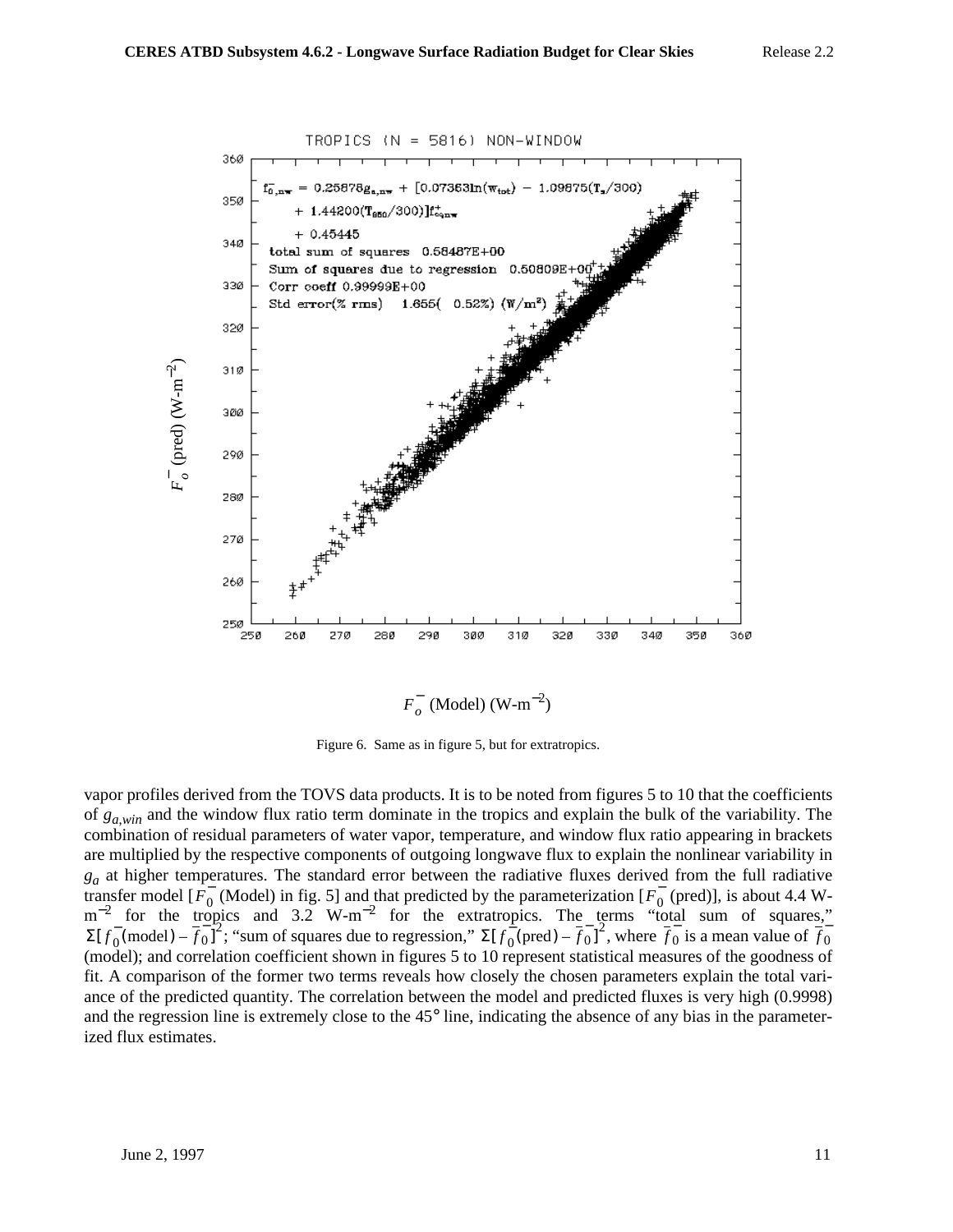

Figure 7. Same as in figure 5, but for model 2 (table 1).

### **4.6.2.3. Validation**

The data sources used in the validation exercise come from the Central Equatorial Pacific Experiment (CEPEX) conducted in March/April 1993, which was a multiplatform endeavor, and also measurements made during the Intensive Observation Period (November 1992 to February 1993) at the Kavieng island site as part of the TOGA/ISS program.

The research vessel Vickers, with a cruise track along the equator starting from Honiara (160°E, 10°S) to the Christmas islands (160°W, 5°N), made state-of-the-art measurements of temperature, humidity, and ozone mixing ratios between March 8 and 21, 1993. The ship also had aboard a Fourier Transform Infrared Spectroradiometer (FTIR) measuring the narrow field of view (Lubin 1994) incoming longwave radiance in the 5- to 20-µm region, and in addition an Eppley Pyrgeometer to measure the broadband longwave fluxes. The FTIR radiances are converted to broadband fluxes using the following procedure: Vickers soundings are used as input and equation (2) is used to simulate both the broadband longwave fluxes and the 5- to 20-µm radiances under clear skies. A plot of these (fig. 11) indicated an excellent quadratic fit with a correlation coefficient of 0.999. The broad band fluxes derived from this relation are referred to as "FTIR fluxes" and form the basis of our comparison. The comparison is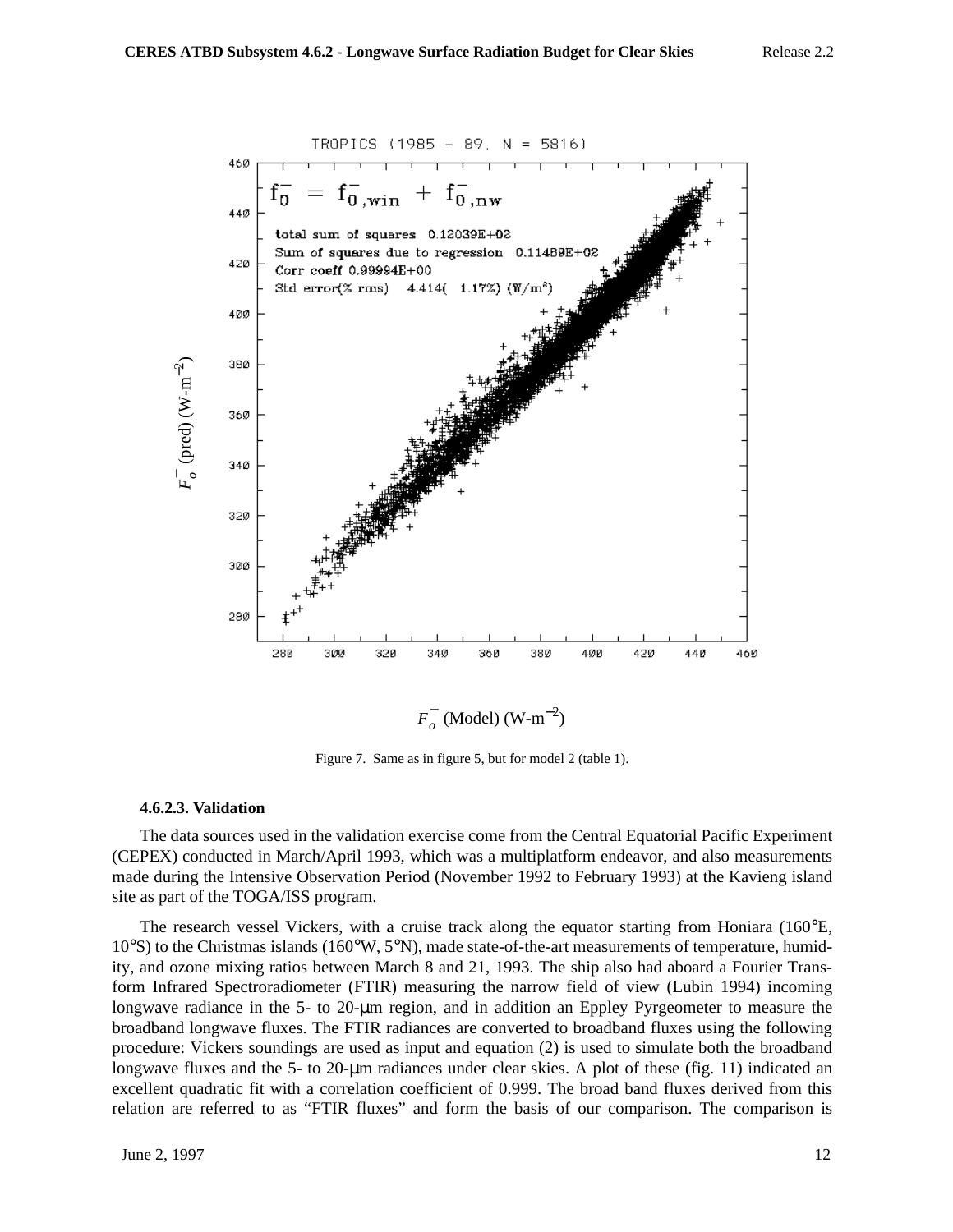

Figure 8. Same as in figure 7, but for the extratropics.

restricted to the days identified as "clear skies" by visual observations of overhead sky conditions aboard the ship. Top-of-atmosphere fluxes are derived from the infrared brightness temperatures measured by the Japanese Geostationery Meteorological Satellite (GMS) collocated with the Vickers ship. The infrared brightness temperatures have been converted after correcting for the limb-darkening effects to yield both the window (8- to 12-mm) channel and broadband flux using regression relations between the variables derived from model simulations. These GMS-derived window and broadband TOA fluxes and temperature and total precipitable water obtained from the Vickers sondes form the input to the algorithm. One must remember here the inherent limitations of the TOA fluxes as, in reality, both the flux components are derived from only one independent measure (namely the infrared brightness temperature). There is also evidence of contamination by thin cirrus clouds (see lower panel) as indicated by wide differences with the model simulations. Despite these shortcomings, the agreement of the algorithm-predicted fluxes is pretty good not only with the model, but also the FTIR and Pyrgeometer measurements (top panel). Although there is a systematic difference with the FTIR fluxes, the disparities between the FTIR and the collocated Pyrgeometer suggest a calibration-related uncertainty in FTIR of nearly 5 to 8  $W-m^{-2}$ .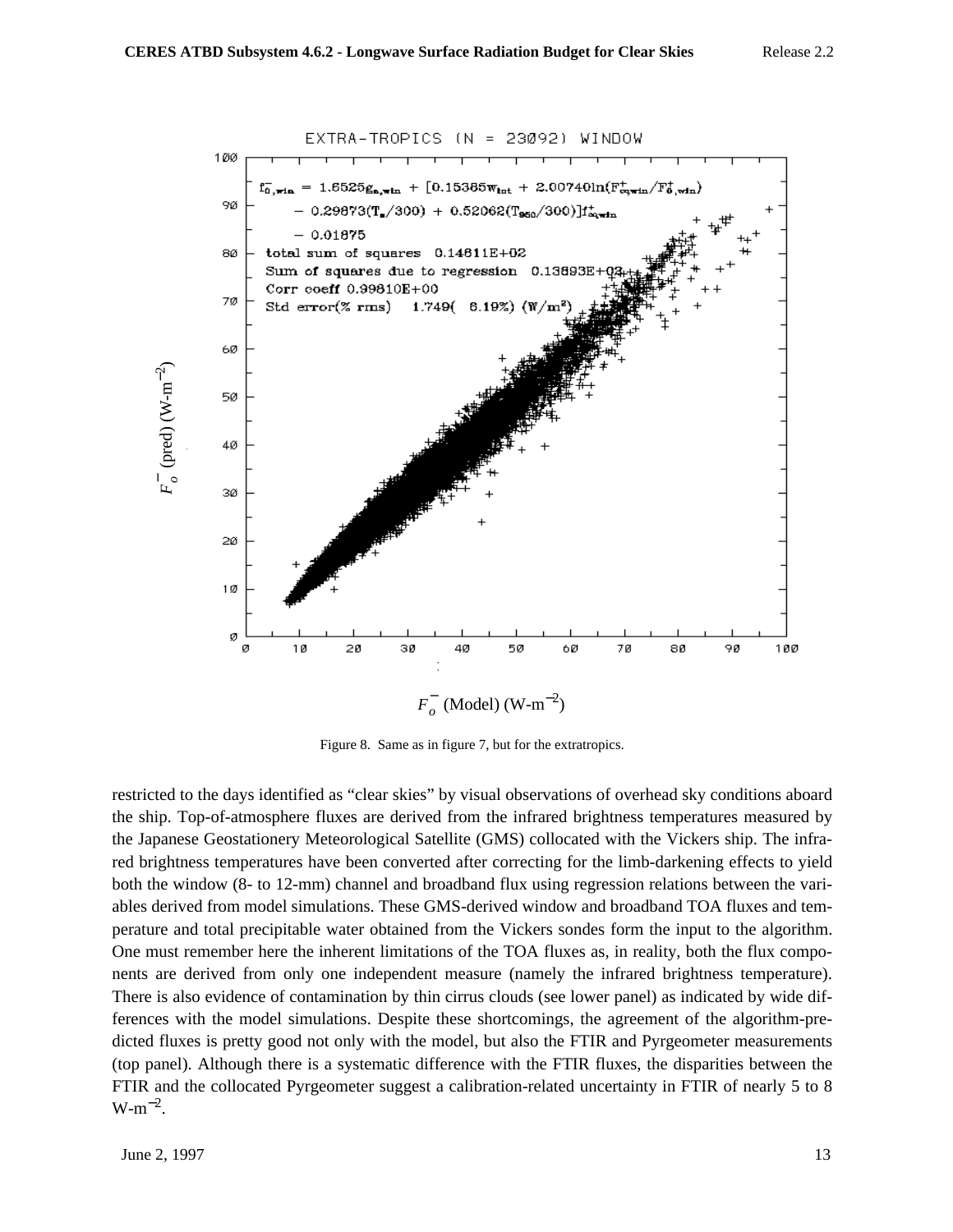![](_page_13_Figure_2.jpeg)

Figure 9. Same as in figure 6, but for the extratropics.

The next data set used in our validation exercise is the broadband flux and sonde measurements at Kavieng island (151°E, 2.5°S) in the western pacific. Unlike the CEPEX, the algorithm predictions are not constrained by the TOA flux measurements, and here we recourse to the model-derived outgoing longwave fluxes instead. Comparisons are restricted to the daytime only, where clear-sky scenes are identified through concurrent observations of shortwave radiation. The scheme followed for scene identification is based on choosing a threshold value (Chuck Long, personal communication) for the ratio of diffuse to global incident (direct + diffuse) solar flux at the surface. This threshold value is a function of the solar zenith angle and obtains from an empirical relationship derived from a statistical analyses of 5 minute bin-averaged data of shortwave radiation fluxes. An interesting observation from figures 12 and 13 is the opposite signs of the slight bias observed in the algorithm estimates of flux, reflecting the uncertainties related to the instrument calibration and also the quality or bias of sonde measurements in the two separate field experiments. The algorithm is seen to perform reasonably well (fig. 13) with the mean difference being 3 W-m<sup>-2</sup> and an rms difference of about 10 W-m<sup>-2</sup>.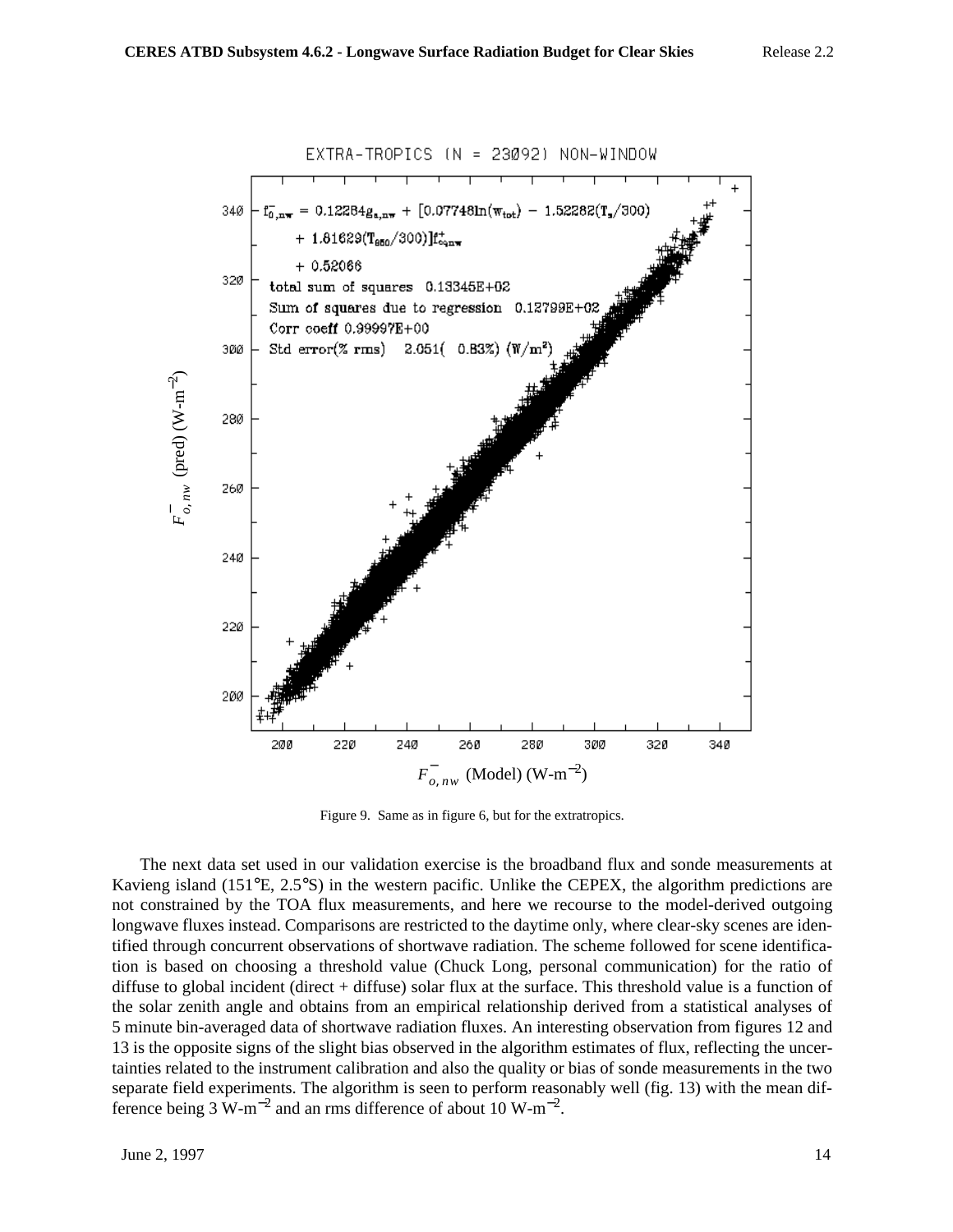44Ø  $= f_{0,\text{win}}^- + f_{0,\text{nw}}^$  $f_0^-$ 42Ø total sum of squares  $0.59036E+02$ 400 Sum of squares due to regression 0.57007E+02 Corr coeff 0.99993E+00 38Ø Std error(% rms) 3.200(  $1.14\%$ ) ( $W/m^2$ ) 36Ø 340 32Ø 300 280 260 24Ø

EXTRA-TROPICS (1985 - 89, N = 23092)

![](_page_14_Figure_2.jpeg)

 $F_{o}^{-}$  (Model) (W-m<sup>-2</sup>)

400

420

44Ø

Figure 10. Same as in figure 7, but for the extratropics.

### **4.6.2.4. Conclusion**

This work describes the methods to derive the clear-sky downward longwave flux at the surface from CERES broadband and window channel TOA flux measurements, atmospheric temperature data at 950 mb level, and total column water vapor information. The detailed radiative transfer simulations have been performed using 5 years (1985 to 1989) of ship sondes as input. The simulated outgoing longwave fluxes agree with the collocated ERBE data with an rms error of about 13 W-m<sup>-2</sup>, which is

(pred) (W-m

*F*− *o*

 $\widehat{\gamma}$ 

![](_page_14_Figure_8.jpeg)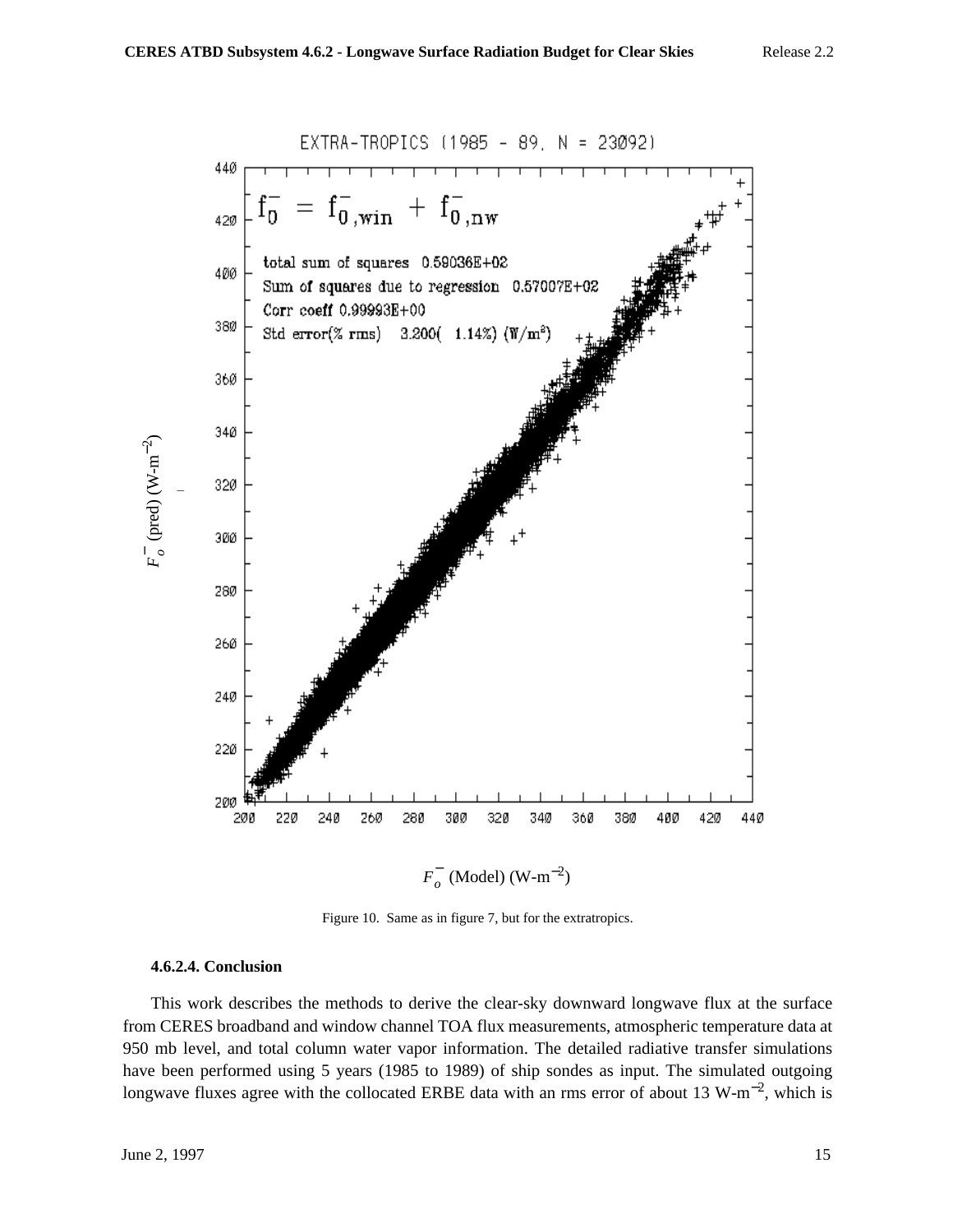![](_page_15_Figure_1.jpeg)

Figure 11. Model-simulated broadband fluxes and radiances for FTIR spectral range of 5 to 20 µm for Vickers sondes.

within the uncertainties of ERBE fluxes. The parameterizations exploit the physics of radiative transfer in the window and nonwindow spectral regions. Because of the close affinity of the downward flux with the greenhouse effect, the downward emissions in the window and nonwindow are first constrained in terms of their respective components of greenhouse effect, and in the second step the deviation of the predicted flux is explained in terms of the other residual variables. Column absorption in the nonwindow varies as the logarithm of the absorber amount, whereas the window component varies in the linear limit and is highly sensitive to the vertical distribution of moisture. The effect of continuum, which dominates in the tropics, is proportional linearly to the column water vapor and the logarithm of TOA and surface flux ratio in the window, the latter constituting a measure of the optical depth. The tropics (30 S to 30 N) and extratropics (30 to poles) have been treated separately because of the differences in the physics and to achieve the best accuracy. The rms accuracies obtained range between 3 and 4.5 W-m<sup>2</sup>, and the correlation coefficient between the radiative transfer-simulated fluxes and that predicted by the parameterization has been found to be very high (0.999).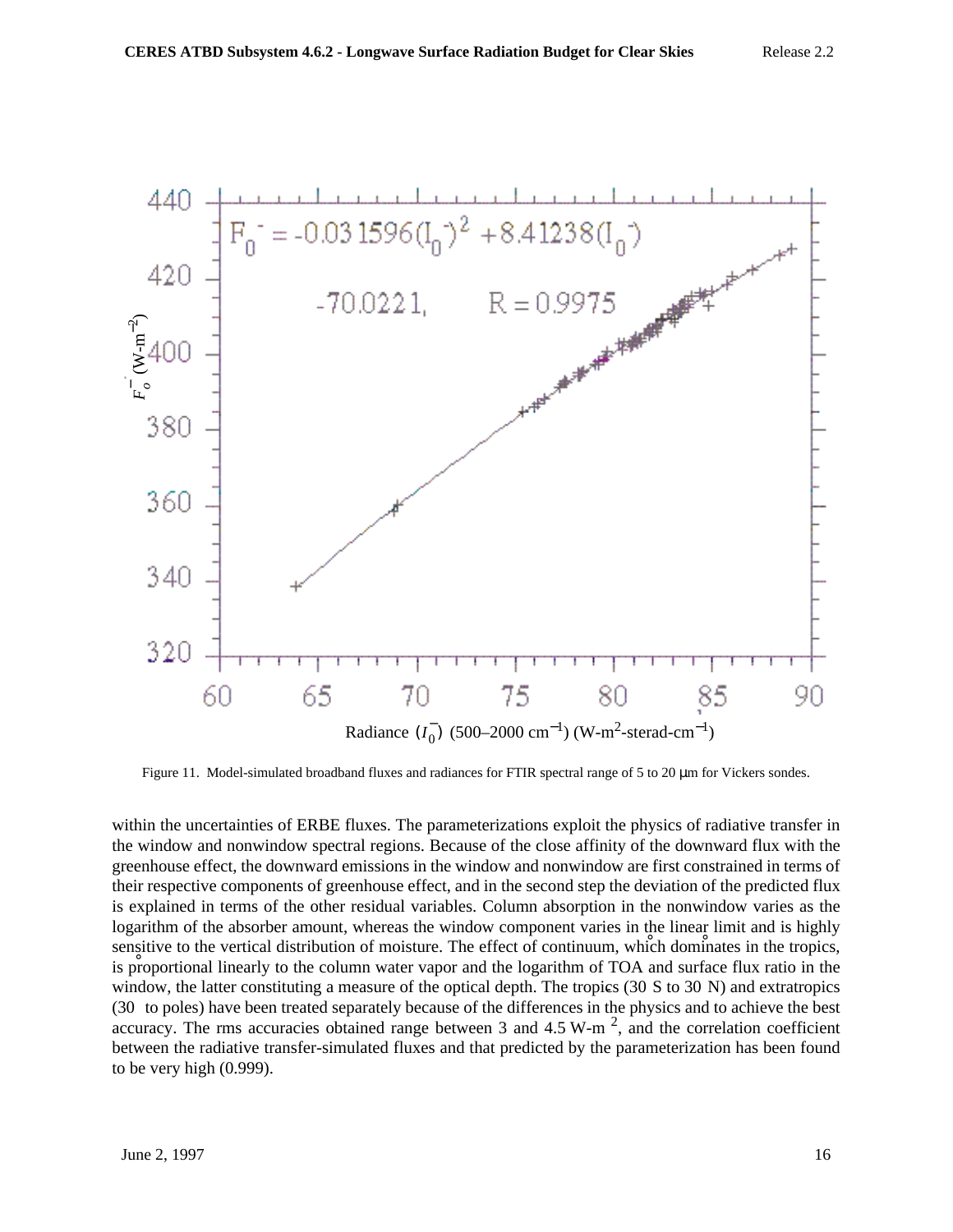![](_page_16_Figure_2.jpeg)

(a) Downward fluxes computed from radiative transfer model (continuous dashed line), predicted by algorithm, derived from FTIR-measured radiances, and also broadband flux measured by pyrgeometer aboard Vickers ship.

![](_page_16_Figure_4.jpeg)

(b) Model-simulated outgoing longwave fluxes and those derived from GMS-observed infrared brightness temperature. The latter were used in algorithm estimates of flux.

Figure 12. Computed, predicted, and derived fluxes.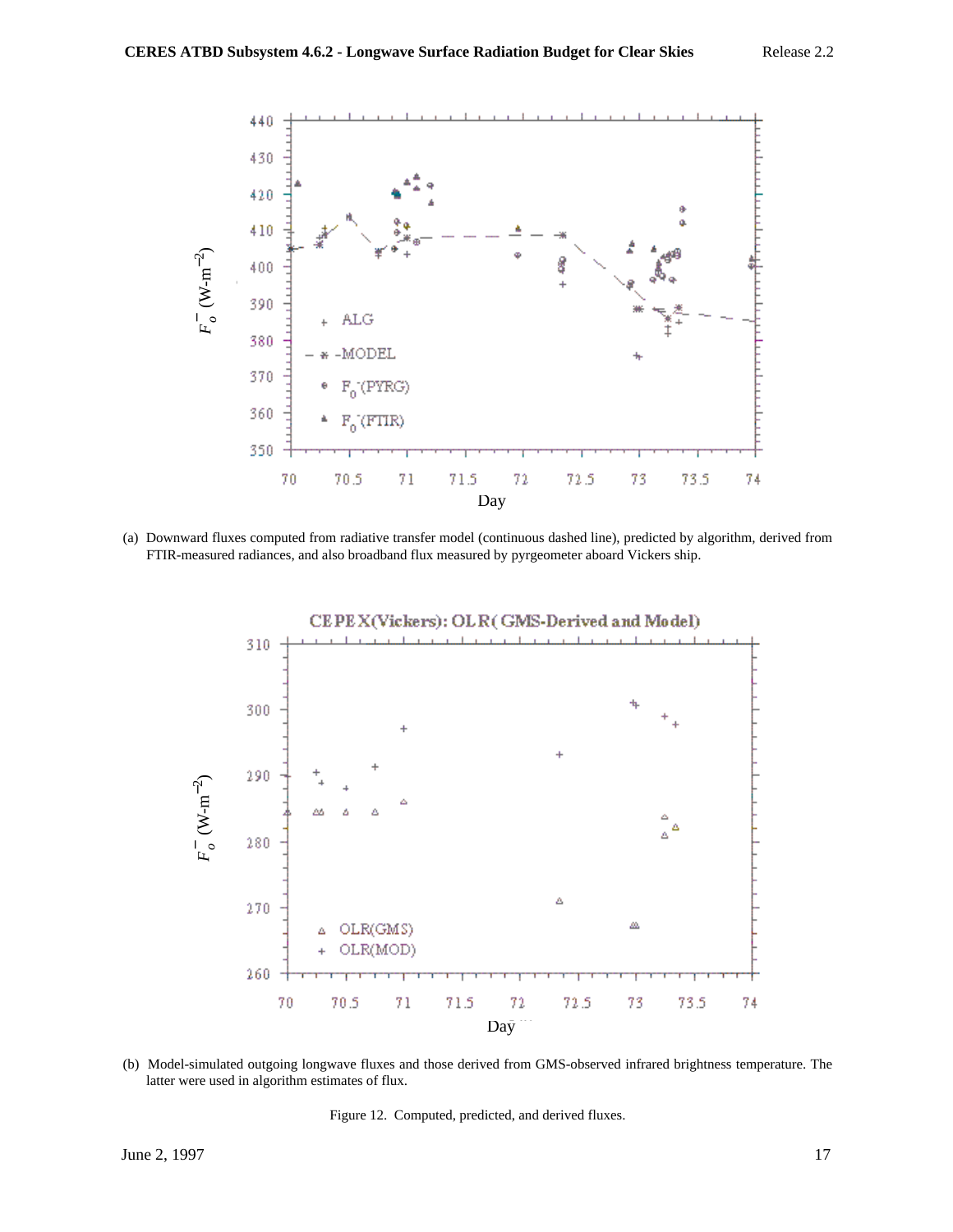![](_page_17_Figure_2.jpeg)

Figure 13. Time series of downward fluxes obtained from radiometer observations and algorithm at Kavieng Island (Nov. 1992 to Feb. 1993). TOA fluxes used in algorithm are from model.

Validation studies employing data from the CEPEX and ARM Probe sites indicate a reasonable agreement between the measurements and the parameterized flux estimates within the limits of uncertainties posed by the errors in scene identification, instrument calibration and/or aerosol emissions in the lower atmosphere, and modeling of the continuum absorption in the window. Sensitivity studies (not reported here) have revealed that thick haze in the atmospheric boundary layer (horizontal visibilities  $\langle$ 15 km) could enhance the downward emissions by about 3–5 W-m<sup>-2</sup>. Measurements at the ARM sites at Oklahoma and Kavieng also support this fact. Although there have been few, if any, simultaneous measurements of aerosols and longwave fluxes in the atmosphere to validate, a proposal to add an additional parameter in the form of aerosol visible optical depth in the future is under consideration.

#### **4.6.2.5. References**

Brutsaert, W. 1975: On a Derivable Formula for Longwave Radiation From Clear Skies. *Water Resour. Res.,* vol. 11, pp. 742–744.

Cess, R. D.; and Tiwari, S. N. 1972: Infrared Radiative Energy Transfer on Gasses. *Adv. Heat Transf*., vol. 8, pp. 229–283.

Clough, S. A.; and Brown, P. D. 1995: The Water Vapor Continuum and its Role in Remote Sensing. Abstract Volume of the 1995 OSA Tropical Meeting on the *Optical Remote Sensing of the Atmosphere.*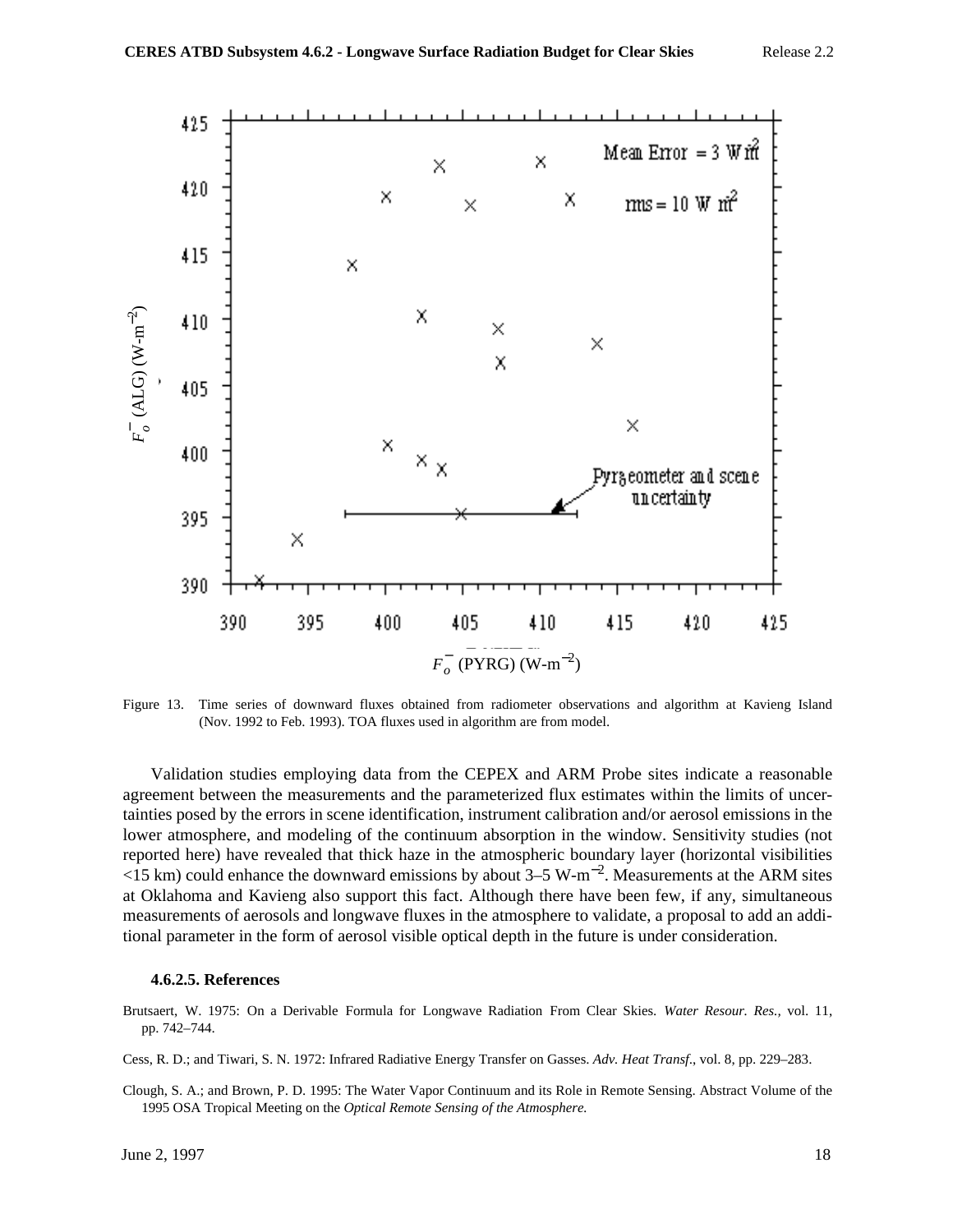- Clough, S. A.; Kneizys, F. X.; and Davies, R. W. 1989. Line Shape and the Water Vapor Continuum. *Atmos. Res.*, vol. 23, pp. 229–241.
- Darnell, Wayne L.; Gupta, Shashi K.; and Staylor, W. Frank 1983: Downward Longwave Radiation at the Surface From Satellite Measurements. *J. Climat. & Appl. Meteorol.*, vol. 22, pp. 1956–1960.
- Ellingson, Robert G.; Ellis, James; and Fels, Stephen 1991: The Intercomparison of Radiation Codes Used in Climate Models—Long Wave Results. *J. Geophys. Res.,* vol. 96, pp. 8929–8953.
- Elliot, W. P.; and Gaffen, D. J. 1991: On the Utility of Radiosonde Humidity Archives for Climate Studies. *Bull. Am. Meteorol. Soc.,* vol. 72, pp. 1507–1520.
- Frouin, Robert; Gautier, Catherine; and Morcrette, Jean-Jacques 1988: Downward Longwave Irradiance at the Ocean Surface From Satellite Data—Methodology and in Situ Validation. *J. Geophys. Res*., vol. 93, pp. 597–619.
- Gupta, Shashi K. 1989: A Parameterization for Longwave Surface Radiation From Sun-Synchronous Satellite Data. *J. Climat.*, vol. 2, pp. 305–320.
- Idso, S. B. 1981: On the Systematic Nature of Diurnal Patterns of Differences Between Calculations and Measurements of Clear Sky Atmospheric Thermal Radiation. *Q. J. R. Meteorol. Soc*., vol. 107, pp. 737–741.
- Inamdar, A. K.; and Ramanathan, V. 1994: Physics of Greenhouse Effect and Convection in Warm Oceans. *J. Climat.,* vol. 7, no. 5, pp. 715–731.
- Kneizys, F. X.; Shettle, E. P.; Abreu, L. W.; Chetwynd, J. H.; Anderson, G. P.; Gallery, W. O.; Selby, J. E. A.; and Clough, S. A. 1988: *Users Guide to LOWTRAN 7*. AFGL-TR-88-0177, U.S. Air Force.
- Lubin, D. 1994: Infrared Radiative Properties of the Maritime Antarctic Atmosphere. *J. Climat.* vol. 7, pp. 121–140.
- Raval, A.; and Ramanathan, V. 1989: Observational Determination of the Greenhouse Effect. *Nature*, vol. 342, pp. 758–761.
- Schmetz, P.; Schmetz, J.; and Raschke, E. 1986: Estimation of Daytime Downward Longwave Radiation at the Surface From Satellite and Grid Point Data, *Theor. Appl. Climatol.,* vol. 37, pp. 136–149.
- Tuzet, Andree 1990: A Simple Method for Estimating Downward Longwave Radiation From Surface and Satellite Data by Clear Sky. *Int. J. Remote Sens.*, vol. 11, pp. 125–131.
- Wu, M. C.; and Cheng, C. P. 1989: Surface Downward Flux Computed by Using Geophysical Parameters Derived From HIRS 2/MSU Soundings. *Theor. Appl. Climatol.,* vol. 40, pp. 37–51.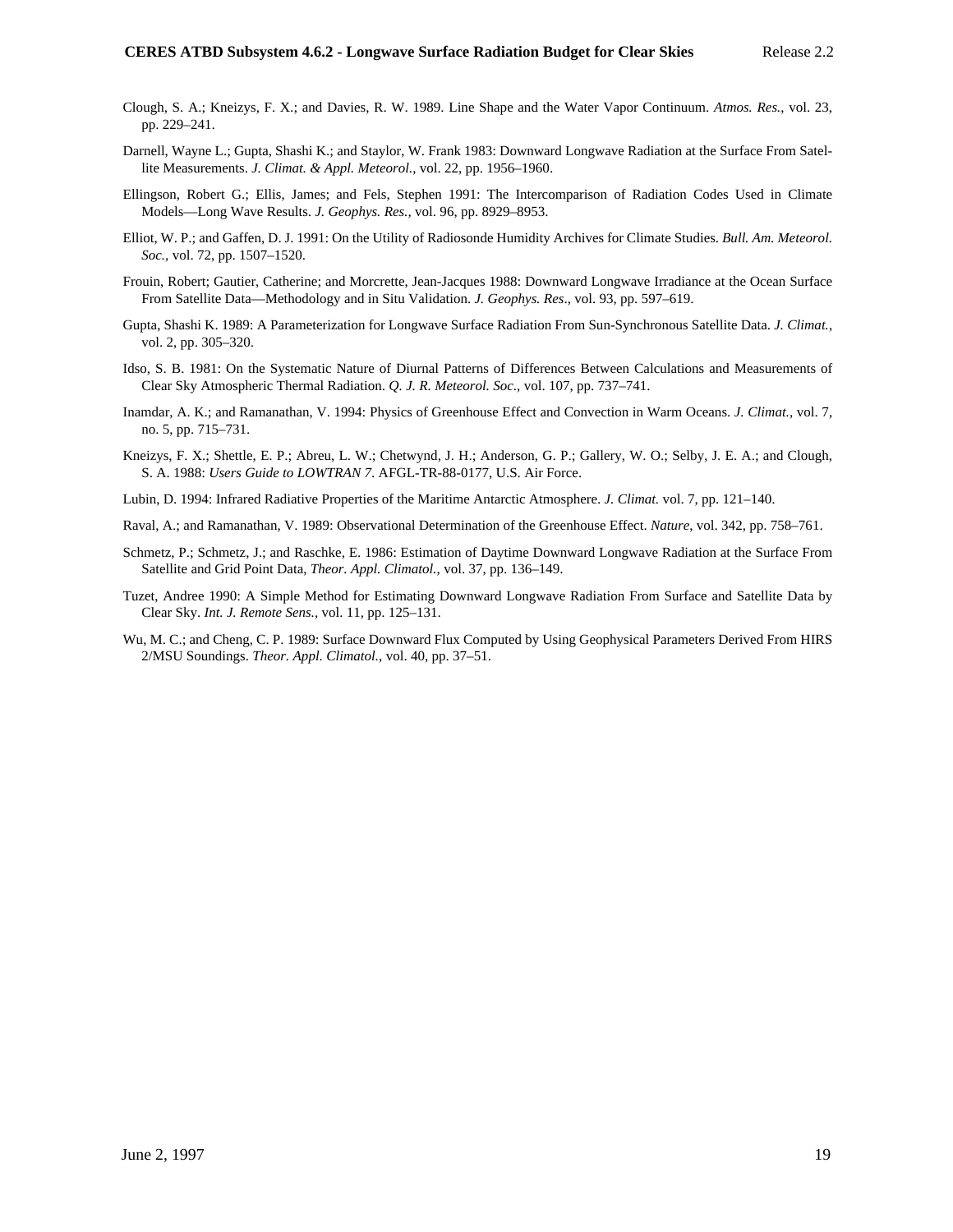# **Appendix**

# **Nomenclature**

# *Acronyms*

| <b>ADEOS</b> | <b>Advanced Earth Observing System</b>                                                         |
|--------------|------------------------------------------------------------------------------------------------|
| <b>ADM</b>   | <b>Angular Distribution Model</b>                                                              |
| <b>AIRS</b>  | Atmospheric Infrared Sounder (EOS-AM)                                                          |
| <b>AMSU</b>  | Advanced Microwave Sounding Unit (EOS-PM)                                                      |
| <b>APD</b>   | Aerosol Profile Data                                                                           |
| <b>APID</b>  | <b>Application Identifier</b>                                                                  |
| <b>ARESE</b> | <b>ARM Enhanced Shortwave Experiment</b>                                                       |
| <b>ARM</b>   | <b>Atmospheric Radiation Measurement</b>                                                       |
| <b>ASOS</b>  | <b>Automated Surface Observing Sites</b>                                                       |
| <b>ASTER</b> | Advanced Spaceborne Thermal Emission and Reflection Radiometer                                 |
| <b>ASTEX</b> | <b>Atlantic Stratocumulus Transition Experiment</b>                                            |
| <b>ASTR</b>  | <b>Atmospheric Structures</b>                                                                  |
| <b>ATBD</b>  | <b>Algorithm Theoretical Basis Document</b>                                                    |
| <b>AVG</b>   | Monthly Regional, Average Radiative Fluxes and Clouds (CERES Archival Data<br>Product)         |
| <b>AVHRR</b> | Advanced Very High Resolution Radiometer                                                       |
| <b>BDS</b>   | Bidirectional Scan (CERES Archival Data Product)                                               |
| <b>BRIE</b>  | <b>Best Regional Integral Estimate</b>                                                         |
| <b>BSRN</b>  | <b>Baseline Surface Radiation Network</b>                                                      |
| <b>BTD</b>   | Brightness Temperature Difference(s)                                                           |
| <b>CCD</b>   | <b>Charge Coupled Device</b>                                                                   |
| <b>CCSDS</b> | <b>Consultative Committee for Space Data Systems</b>                                           |
| <b>CEPEX</b> | <b>Central Equatorial Pacific Experiment</b>                                                   |
| <b>CERES</b> | Clouds and the Earth's Radiant Energy System                                                   |
| <b>CID</b>   | Cloud Imager Data                                                                              |
| <b>CLAVR</b> | <b>Clouds from AVHRR</b>                                                                       |
| <b>CLS</b>   | <b>Constrained Least Squares</b>                                                               |
| <b>COPRS</b> | Cloud Optical Property Retrieval System                                                        |
| <b>CPR</b>   | Cloud Profiling Radar                                                                          |
| <b>CRH</b>   | Clear Reflectance, Temperature History (CERES Archival Data Product)                           |
| <b>CRS</b>   | Single Satellite CERES Footprint, Radiative Fluxes and Clouds (CERES Archival<br>Data Product) |
| <b>DAAC</b>  | Distributed Active Archive Center                                                              |
| <b>DAC</b>   | Digital-Analog Converter                                                                       |
| <b>DAO</b>   | Data Assimilation Office                                                                       |
|              |                                                                                                |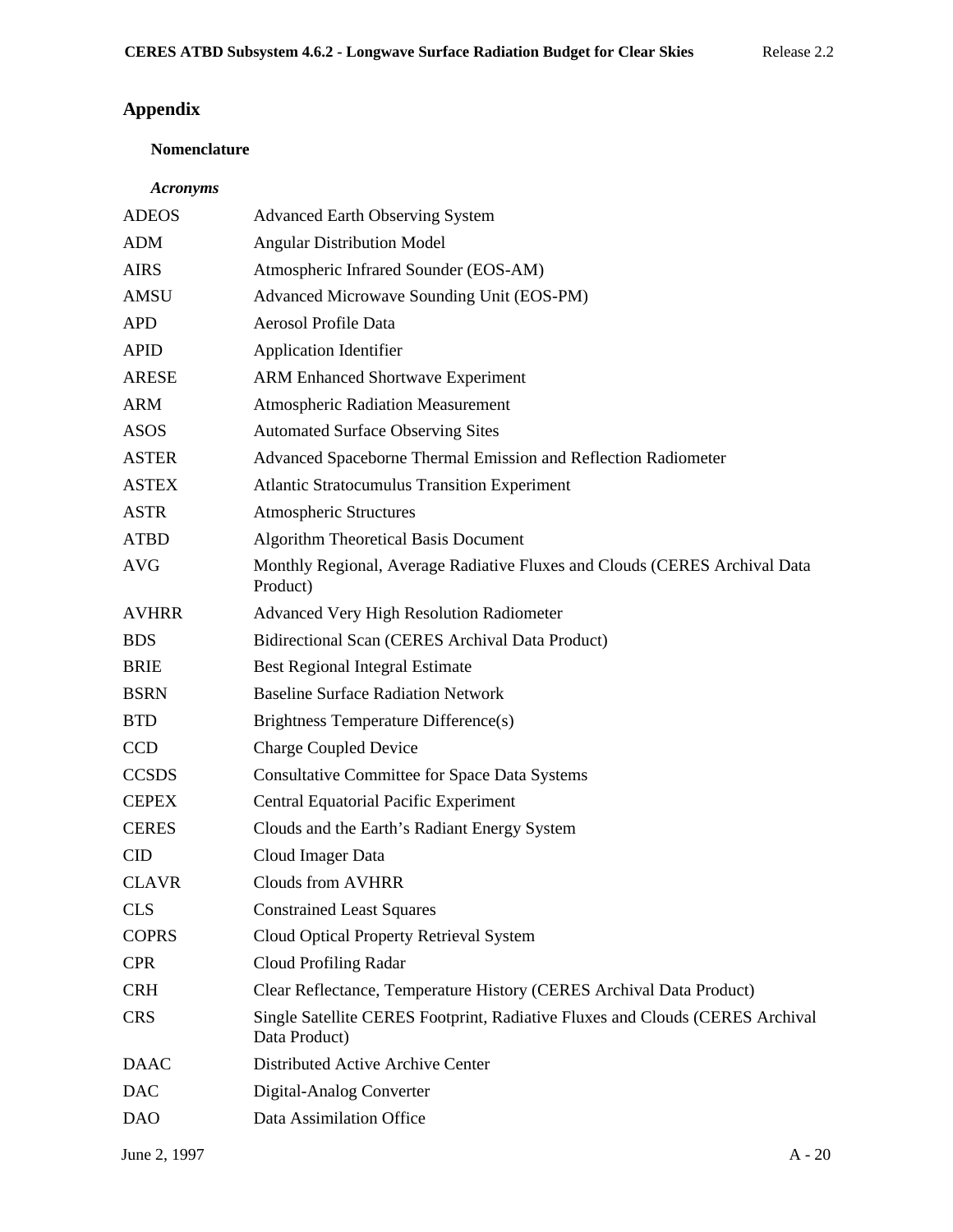| DB               | Database                                                                        |
|------------------|---------------------------------------------------------------------------------|
| <b>DFD</b>       | Data Flow Diagram                                                               |
| <b>DLF</b>       | Downward Longwave Flux                                                          |
| <b>DMSP</b>      | Defense Meteorological Satellite Program                                        |
| <b>EADM</b>      | ERBE-Like Albedo Directional Model (CERES Input Data Product)                   |
| <b>ECA</b>       | Earth Central Angle                                                             |
| <b>ECLIPS</b>    | <b>Experimental Cloud Lidar Pilot Study</b>                                     |
| <b>ECMWF</b>     | European Centre for Medium-Range Weather Forecasts                              |
| <b>EDDB</b>      | ERBE-Like Daily Data Base (CERES Archival Data Product)                         |
| EID <sub>9</sub> | ERBE-Like Internal Data Product 9 (CERES Internal Data Product)                 |
| <b>EOS</b>       | Earth Observing System                                                          |
| <b>EOSDIS</b>    | Earth Observing System Data Information System                                  |
| <b>EOS-AM</b>    | <b>EOS Morning Crossing Mission</b>                                             |
| EOS-PM           | <b>EOS Afternoon Crossing Mission</b>                                           |
| <b>ENSO</b>      | El Niño/Southern Oscillation                                                    |
| <b>ENVISAT</b>   | <b>Environmental Satellite</b>                                                  |
| <b>EPHANC</b>    | Ephemeris and Ancillary (CERES Input Data Product)                              |
| <b>ERB</b>       | <b>Earth Radiation Budget</b>                                                   |
| <b>ERBE</b>      | <b>Earth Radiation Budget Experiment</b>                                        |
| <b>ERBS</b>      | <b>Earth Radiation Budget Satellite</b>                                         |
| <b>ESA</b>       | European Space Agency                                                           |
| ES4              | ERBE-Like S4 Data Product (CERES Archival Data Product)                         |
| ES4G             | ERBE-Like S4G Data Product (CERES Archival Data Product)                        |
| ES8              | ERBE-Like S8 Data Product (CERES Archival Data Product)                         |
| ES <sub>9</sub>  | ERBE-Like S9 Data Product (CERES Archival Data Product)                         |
| <b>FLOP</b>      | <b>Floating Point Operation</b>                                                 |
| <b>FIRE</b>      | <b>First ISCCP Regional Experiment</b>                                          |
| FIRE II IFO      | First ISCCP Regional Experiment II Intensive Field Observations                 |
| <b>FOV</b>       | Field of View                                                                   |
| <b>FSW</b>       | Hourly Gridded Single Satellite Fluxes and Clouds (CERES Archival Data Product) |
| <b>FTM</b>       | <b>Functional Test Model</b>                                                    |
| GAC              | Global Area Coverage (AVHRR data mode)                                          |
| GAP              | Gridded Atmospheric Product (CERES Input Data Product)                          |
| <b>GCIP</b>      | <b>GEWEX</b> Continental-Phase International Project                            |
| <b>GCM</b>       | <b>General Circulation Model</b>                                                |
| <b>GEBA</b>      | Global Energy Balance Archive                                                   |
| <b>GEO</b>       | <b>ISSCP Radiances (CERES Input Data Product)</b>                               |
| <b>GEWEX</b>     | Global Energy and Water Cycle Experiment                                        |
| <b>GLAS</b>      | Geoscience Laser Altimetry System                                               |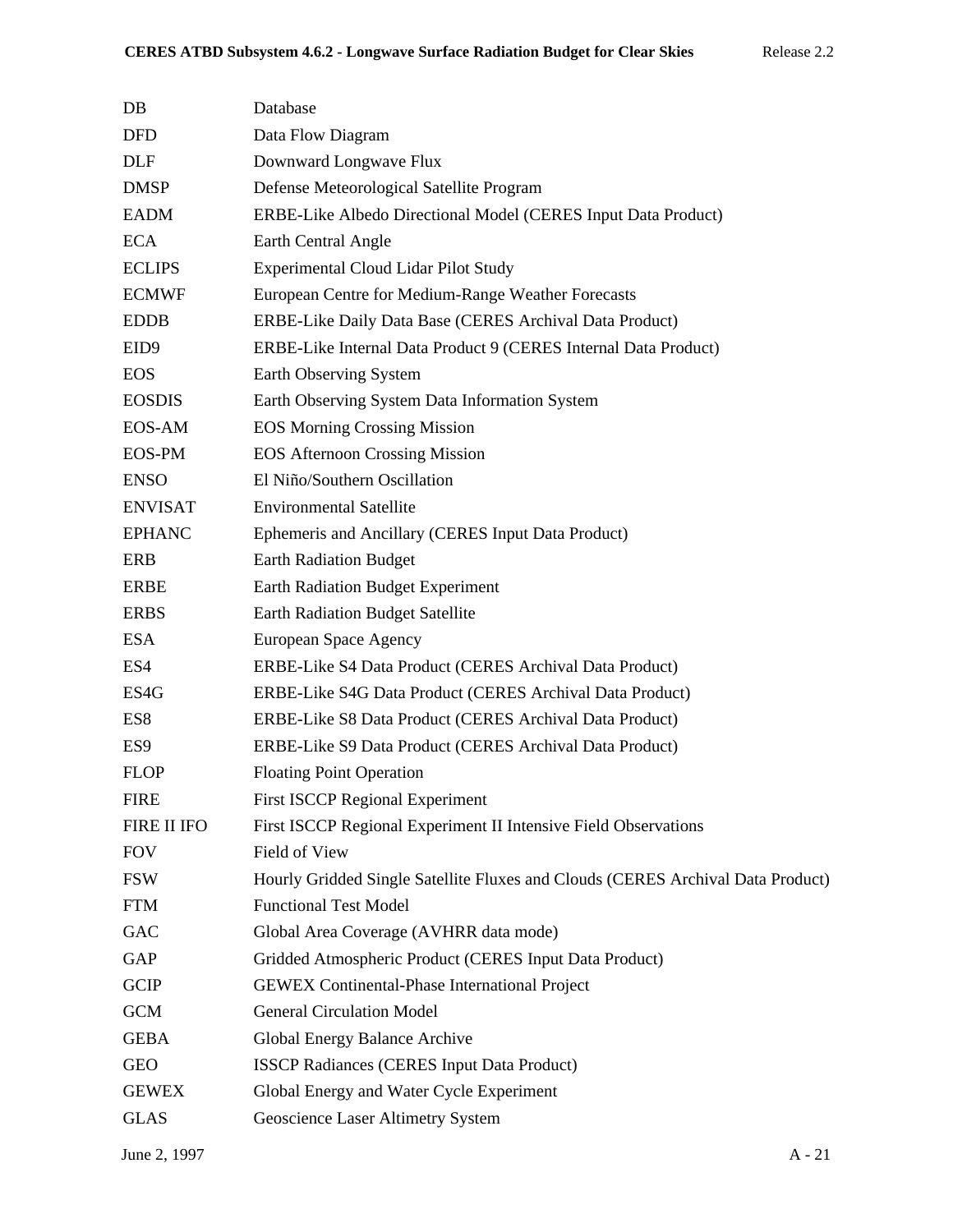| <b>GMS</b>      | <b>Geostationary Meteorological Satellite</b>               |
|-----------------|-------------------------------------------------------------|
| <b>GOES</b>     | Geostationary Operational Environmental Satellite           |
| <b>HBTM</b>     | Hybrid Bispectral Threshold Method                          |
| <b>HIRS</b>     | High-Resolution Infrared Radiation Sounder                  |
| <b>HIS</b>      | High-Resolution Interferometer Sounder                      |
| <b>ICM</b>      | <b>Internal Calibration Module</b>                          |
| <b>ICRCCM</b>   | Intercomparison of Radiation Codes in Climate Models        |
| ID              | Identification                                              |
| <b>IEEE</b>     | Institute of Electrical and Electronics Engineers           |
| <b>IES</b>      | <b>Instrument Earth Scans (CERES Internal Data Product)</b> |
| <b>IFO</b>      | Intensive Field Observation                                 |
| <b>INSAT</b>    | <b>Indian Satellite</b>                                     |
| <b>IOP</b>      | <b>Intensive Observing Period</b>                           |
| IR.             | Infrared                                                    |
| <b>IRIS</b>     | <b>Infrared Interferometer Spectrometer</b>                 |
| <b>ISCCP</b>    | <b>International Satellite Cloud Climatology Project</b>    |
| <b>ISS</b>      | <b>Integrated Sounding System</b>                           |
| <b>IWP</b>      | <b>Ice Water Path</b>                                       |
| <b>LAC</b>      | Local Area Coverage (AVHRR data mode)                       |
| LaRC            | <b>Langley Research Center</b>                              |
| <b>LBC</b>      | Laser Beam Ceilometer                                       |
| <b>LBTM</b>     | Layer Bispectral Threshold Method                           |
| Lidar           | <b>Light Detection and Ranging</b>                          |
| <b>LITE</b>     | Lidar In-Space Technology Experiment                        |
| Lowtran 7       | Low-Resolution Transmittance (Radiative Transfer Code)      |
| LW              | Longwave                                                    |
| <b>LWP</b>      | Liquid Water Path                                           |
| <b>LWRE</b>     | Longwave Radiant Excitance                                  |
| <b>MAM</b>      | <b>Mirror Attenuator Mosaic</b>                             |
| <b>MC</b>       | <b>Mostly Cloudy</b>                                        |
| <b>MCR</b>      | Microwave Cloud Radiometer                                  |
| <b>METEOSAT</b> | Meteorological Operational Satellite (European)             |
| <b>METSAT</b>   | Meteorological Satellite                                    |
| <b>MFLOP</b>    | <b>Million FLOP</b>                                         |
| <b>MIMR</b>     | Multifrequency Imaging Microwave Radiometer                 |
| <b>MISR</b>     | Multiangle Imaging Spectroradiometer                        |
| MLE             | Maximum Likelihood Estimate                                 |
| <b>MOA</b>      | Meteorology Ozone and Aerosol                               |
| <b>MODIS</b>    | Moderate-Resolution Imaging Spectroradiometer               |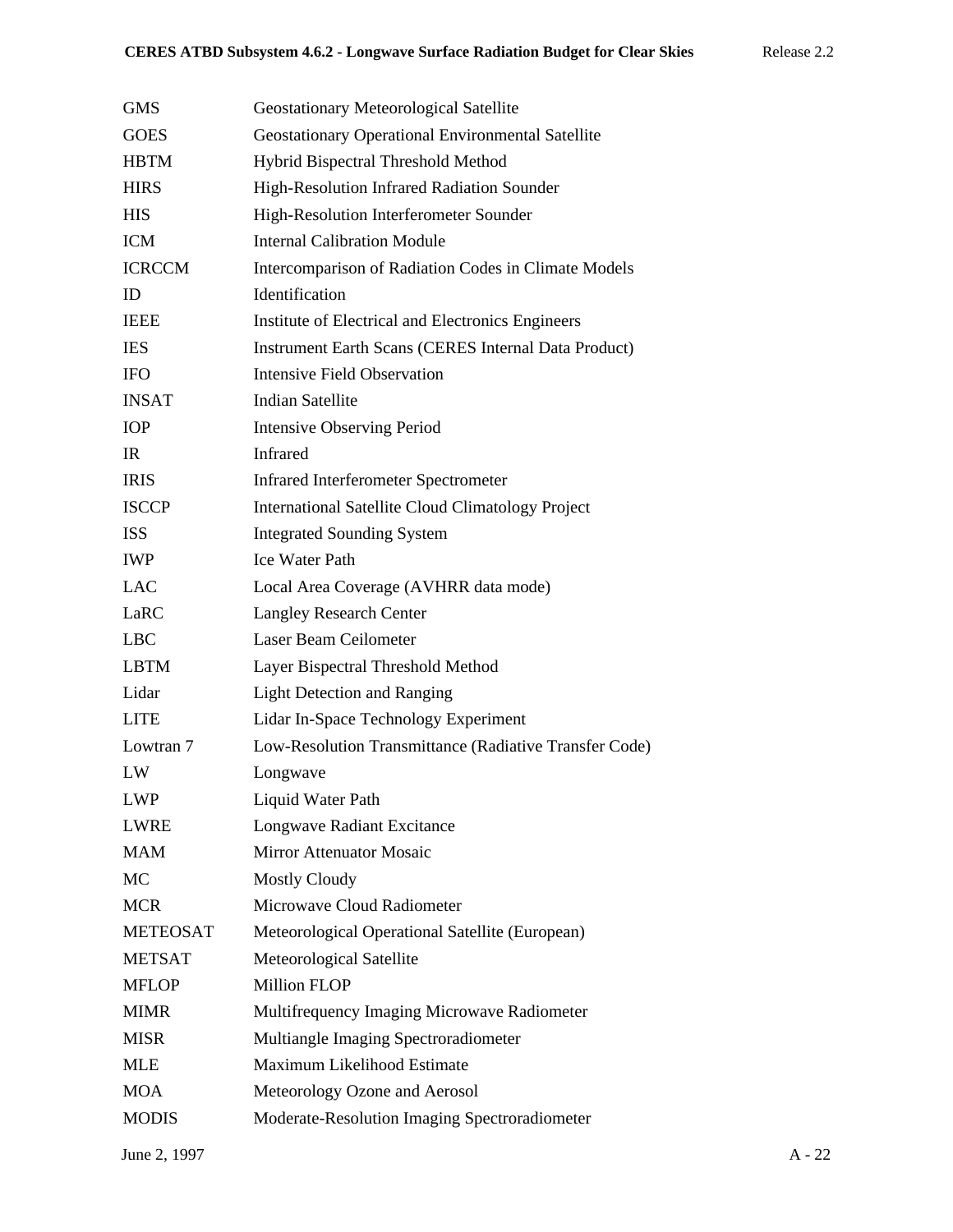| <b>MSMR</b>    | Multispectral, multiresolution                                                          |
|----------------|-----------------------------------------------------------------------------------------|
| <b>MTSA</b>    | Monthly Time and Space Averaging                                                        |
| <b>MWH</b>     | Microwave Humidity                                                                      |
| <b>MWP</b>     | Microwave Water Path                                                                    |
| <b>NASA</b>    | National Aeronautics and Space Administration                                           |
| <b>NCAR</b>    | National Center for Atmospheric Research                                                |
| <b>NCEP</b>    | <b>National Centers for Environmental Prediction</b>                                    |
| <b>NESDIS</b>  | National Environmental Satellite, Data, and Information Service                         |
| <b>NIR</b>     | Near Infrared                                                                           |
| <b>NMC</b>     | National Meteorological Center                                                          |
| <b>NOAA</b>    | National Oceanic and Atmospheric Administration                                         |
| <b>NWP</b>     | <b>Numerical Weather Prediction</b>                                                     |
| <b>OLR</b>     | <b>Outgoing Longwave Radiation</b>                                                      |
| <b>OPD</b>     | Ozone Profile Data (CERES Input Data Product)                                           |
| OV             | Overcast                                                                                |
| PC             | Partly Cloudy                                                                           |
| <b>POLDER</b>  | Polarization of Directionality of Earth's Reflectances                                  |
| <b>PRT</b>     | <b>Platinum Resistance Thermometer</b>                                                  |
| <b>PSF</b>     | <b>Point Spread Function</b>                                                            |
| PW             | Precipitable Water                                                                      |
| <b>RAPS</b>    | Rotating Azimuth Plane Scan                                                             |
| <b>RPM</b>     | Radiance Pairs Method                                                                   |
| <b>RTM</b>     | <b>Radiometer Test Model</b>                                                            |
| SAB            | Sorting by Angular Bins                                                                 |
| SAGE           | Stratospheric Aerosol and Gas Experiment                                                |
| <b>SARB</b>    | Surface and Atmospheric Radiation Budget Working Group                                  |
| <b>SDCD</b>    | <b>Solar Distance Correction and Declination</b>                                        |
| <b>SFC</b>     | Hourly Gridded Single Satellite TOA and Surface Fluxes (CERES Archival<br>Data Product) |
| <b>SHEBA</b>   | Surface Heat Budget in the Arctic                                                       |
| <b>SPECTRE</b> | <b>Spectral Radiance Experiment</b>                                                     |
| <b>SRB</b>     | <b>Surface Radiation Budget</b>                                                         |
| <b>SRBAVG</b>  | Surface Radiation Budget Average (CERES Archival Data Product)                          |
| <b>SSF</b>     | Single Satellite CERES Footprint TOA and Surface Fluxes, Clouds                         |
| <b>SSMI</b>    | Special Sensor Microwave Imager                                                         |
| <b>SST</b>     | Sea Surface Temperature                                                                 |
| <b>SURFMAP</b> | Surface Properties and Maps (CERES Input Product)                                       |
| SW             | Shortwave                                                                               |
| <b>SWICS</b>   | <b>Shortwave Internal Calibration Source</b>                                            |
|                |                                                                                         |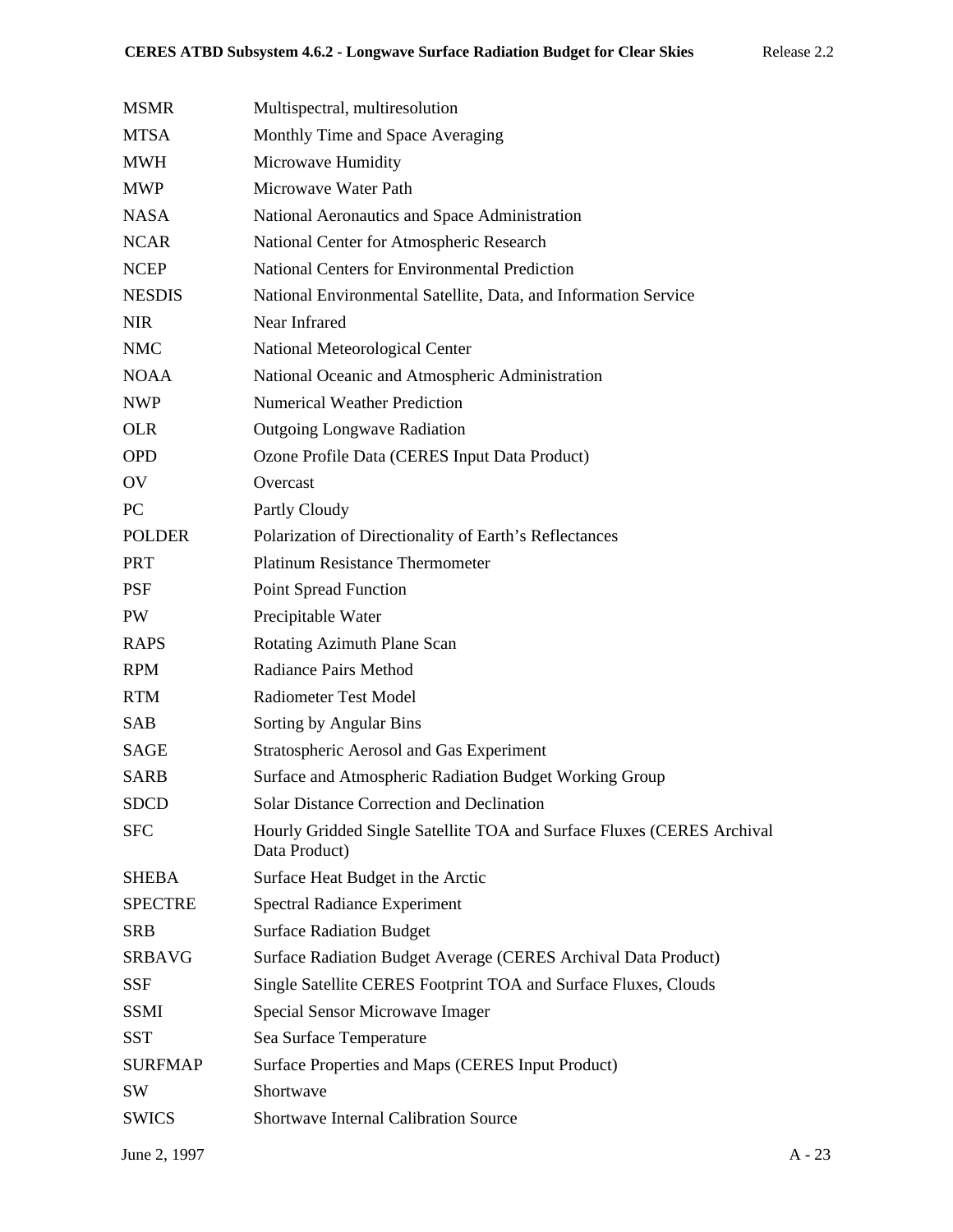| <b>SWRE</b>  | <b>Shortwave Radiant Excitance</b>                                                            |
|--------------|-----------------------------------------------------------------------------------------------|
| <b>SYN</b>   | Synoptic Radiative Fluxes and Clouds (CERES Archival Data Product)                            |
| <b>SZA</b>   | Solar Zenith Angle                                                                            |
| <b>THIR</b>  | Temperature/Humidity Infrared Radiometer (Nimbus)                                             |
| <b>TIROS</b> | <b>Television Infrared Observation Satellite</b>                                              |
| <b>TISA</b>  | Time Interpolation and Spatial Averaging Working Group                                        |
| TMI          | <b>TRMM Microwave Imager</b>                                                                  |
| <b>TOA</b>   | Top of the Atmosphere                                                                         |
| <b>TOGA</b>  | Tropical Ocean Global Atmosphere                                                              |
| <b>TOMS</b>  | <b>Total Ozone Mapping Spectrometer</b>                                                       |
| <b>TOVS</b>  | <b>TIROS Operational Vertical Sounder</b>                                                     |
| <b>TRMM</b>  | <b>Tropical Rainfall Measuring Mission</b>                                                    |
| <b>TSA</b>   | Time-Space Averaging                                                                          |
| <b>UAV</b>   | <b>Unmanned Aerospace Vehicle</b>                                                             |
| UT           | <b>Universal Time</b>                                                                         |
| <b>UTC</b>   | <b>Universal Time Code</b>                                                                    |
| <b>VAS</b>   | VISSR Atmospheric Sounder (GOES)                                                              |
| <b>VIRS</b>  | <b>Visible Infrared Scanner</b>                                                               |
| <b>VISSR</b> | Visible and Infrared Spin Scan Radiometer                                                     |
| <b>WCRP</b>  | World Climate Research Program                                                                |
| WG           | <b>Working Group</b>                                                                          |
| Win          | Window                                                                                        |
| WN           | Window                                                                                        |
| <b>WMO</b>   | World Meteorological Organization                                                             |
| ZAVG         | Monthly Zonal and Global Average Radiative Fluxes and Clouds (CERES Archival<br>Data Product) |

# **Symbols**

| atmospheric absorptance                             |
|-----------------------------------------------------|
| <b>Planck function</b>                              |
| cloud fractional area coverage                      |
| dichlorofluorocarbon                                |
| trichlorofluorocarbon                               |
| methane                                             |
| carbon dioxide                                      |
| total number of days in the month                   |
| cloud particle equivalent diameter (for ice clouds) |
| solar constant or solar irradiance                  |
| flux                                                |
|                                                     |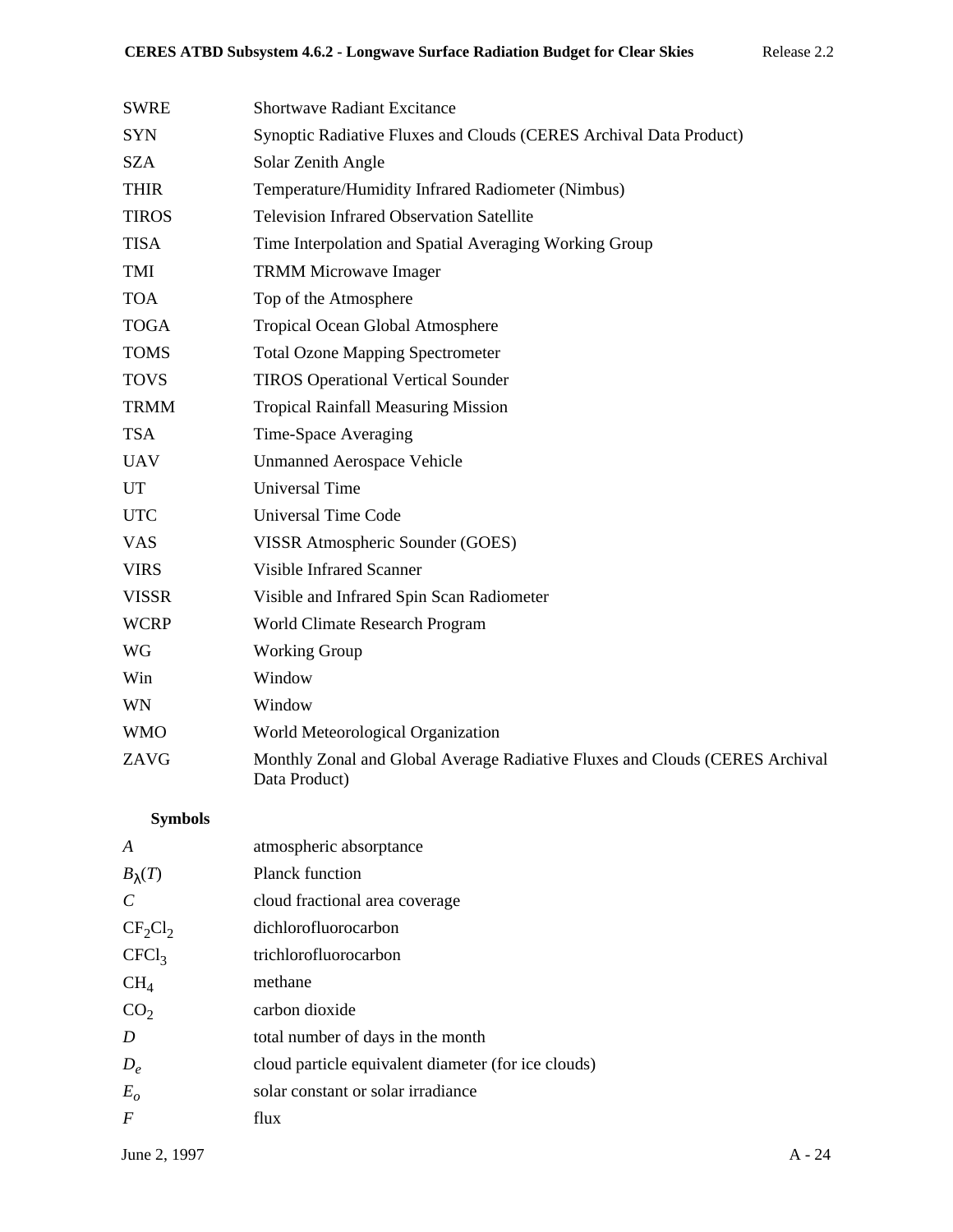| $\scriptstyle{f}$           | fraction                                          |
|-----------------------------|---------------------------------------------------|
| $G_a$                       | atmospheric greenhouse effect                     |
| g                           | cloud asymmetry parameter                         |
| H <sub>2</sub> O            | water vapor                                       |
| $\boldsymbol{I}$            | radiance                                          |
| i                           | scene type                                        |
| $m_i$                       | imaginary refractive index                        |
| Ñ                           | angular momentum vector                           |
| $N_2O$                      | nitrous oxide                                     |
| $O_3$                       | ozone                                             |
| $\boldsymbol{P}$            | point spread function                             |
| $\boldsymbol{p}$            | pressure                                          |
| $Q_a$                       | absorption efficiency                             |
| $Q_e$                       | extinction efficiency                             |
| $Q_{s}$                     | scattering efficiency                             |
| $\boldsymbol{R}$            | anisotropic reflectance factor                    |
| $r_E$                       | radius of the Earth                               |
| $r_e$                       | effective cloud droplet radius (for water clouds) |
| $r_h$                       | column-averaged relative humidity                 |
| $S_{\rm o}$                 | summed solar incident SW flux                     |
| $S'_{o}$                    | integrated solar incident SW flux                 |
| T                           | temperature                                       |
| $T_B$                       | blackbody temperature                             |
| t                           | time or transmittance                             |
| $W_{liq}$                   | liquid water path                                 |
| w                           | precipitable water                                |
| $\hat{x}_o$                 | satellite position at $t_o$                       |
| x, y, z                     | satellite position vector components              |
| $\dot{x}, \dot{y}, \dot{z}$ | satellite velocity vector components              |
| Z                           | altitude                                          |
| $z_{top}$                   | altitude at top of atmosphere                     |
| α                           | albedo or cone angle                              |
| β                           | cross-scan angle                                  |
| γ                           | Earth central angle                               |
| $\gamma_{at}$               | along-track angle                                 |
| $\gamma_{ct}$               | cross-track angle                                 |
| δ                           | along-scan angle                                  |
| ε                           | emittance                                         |
| Θ                           | colatitude of satellite                           |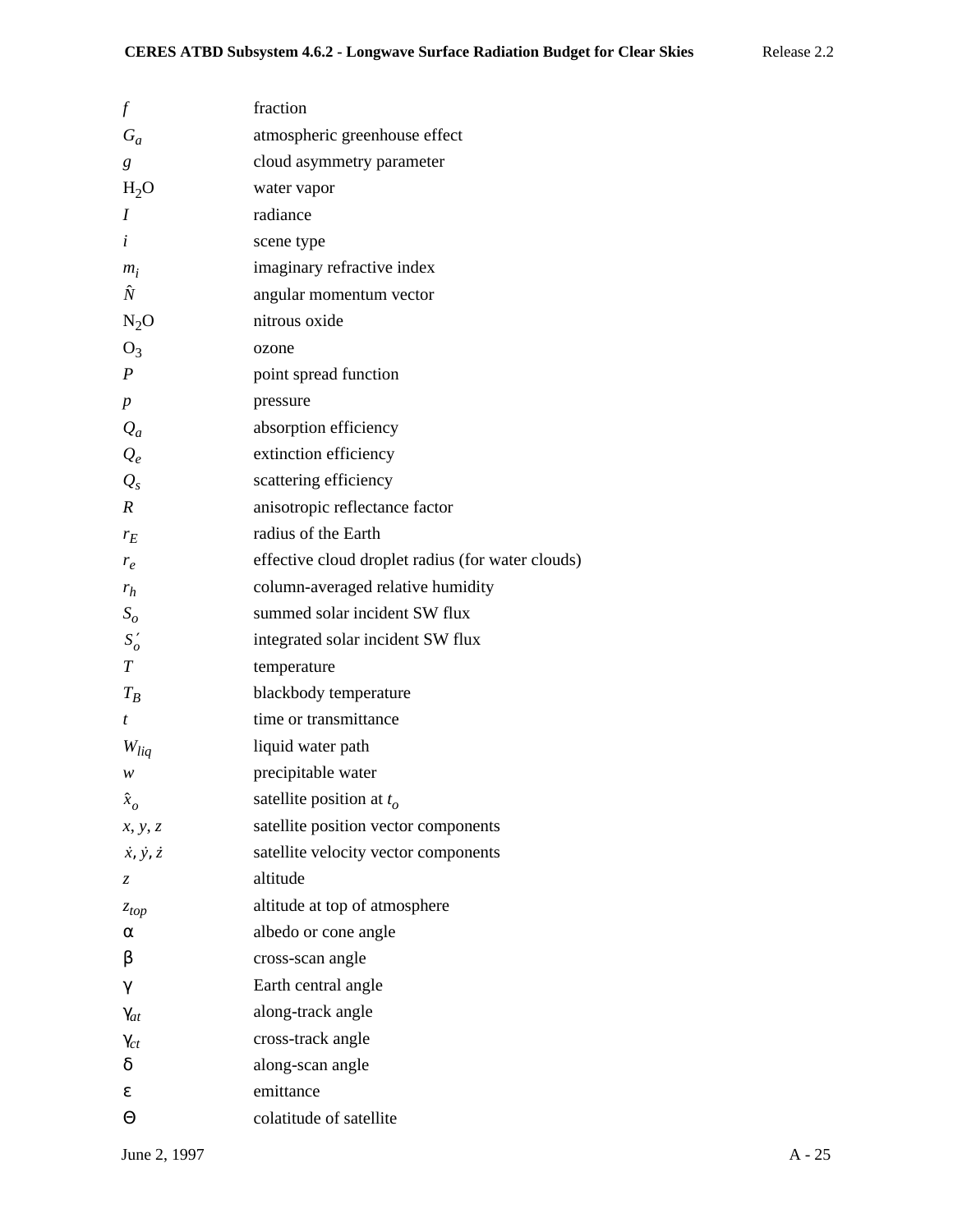| $\theta$                | viewing zenith angle                           |
|-------------------------|------------------------------------------------|
| $\theta$                | solar zenith angle                             |
| λ                       | wavelength                                     |
| $\mu$                   | viewing zenith angle cosine                    |
| $\mu_{o}$               | solar zenith angle cosine                      |
| $\mathbf v$             | wave number                                    |
| ρ                       | bidirectional reflectance                      |
| τ                       | optical depth                                  |
| $\tau_{aer}(p)$         | spectral optical depth profiles of aerosols    |
| $\tau_{H_2O\lambda}(p)$ | spectral optical depth profiles of water vapor |
| $\tau_{\text{O}_3}(p)$  | spectral optical depth profiles of ozone       |
| Φ                       | longitude of satellite                         |
| φ                       | azimuth angle                                  |
| $\tilde{\omega}_o$      | single-scattering albedo                       |

# Subscripts:

| C                | cloud               |
|------------------|---------------------|
| cb               | cloud base          |
| ce               | cloud effective     |
| cld              | cloud               |
| $\overline{c}$ s | clear sky           |
| ct               | cloud top           |
| ice              | ice water           |
| lc               | lower cloud         |
| liq              | liquid water        |
| S                | surface             |
| uc               | upper cloud         |
| λ                | spectral wavelength |
|                  |                     |

# **Units**

| AU                    | astronomical unit          |
|-----------------------|----------------------------|
| cm                    | centimeter                 |
| $\text{cm-sec}^{-1}$  | centimeter per second      |
| count                 | count                      |
| day                   | day, Julian date           |
| deg                   | degree                     |
| $\text{deg-sec}^{-1}$ | degree per second          |
| DU                    | Dobson unit                |
| $erg\text{-}sec^{-1}$ | erg per second             |
| fraction              | fraction (range of $0-1$ ) |
|                       |                            |